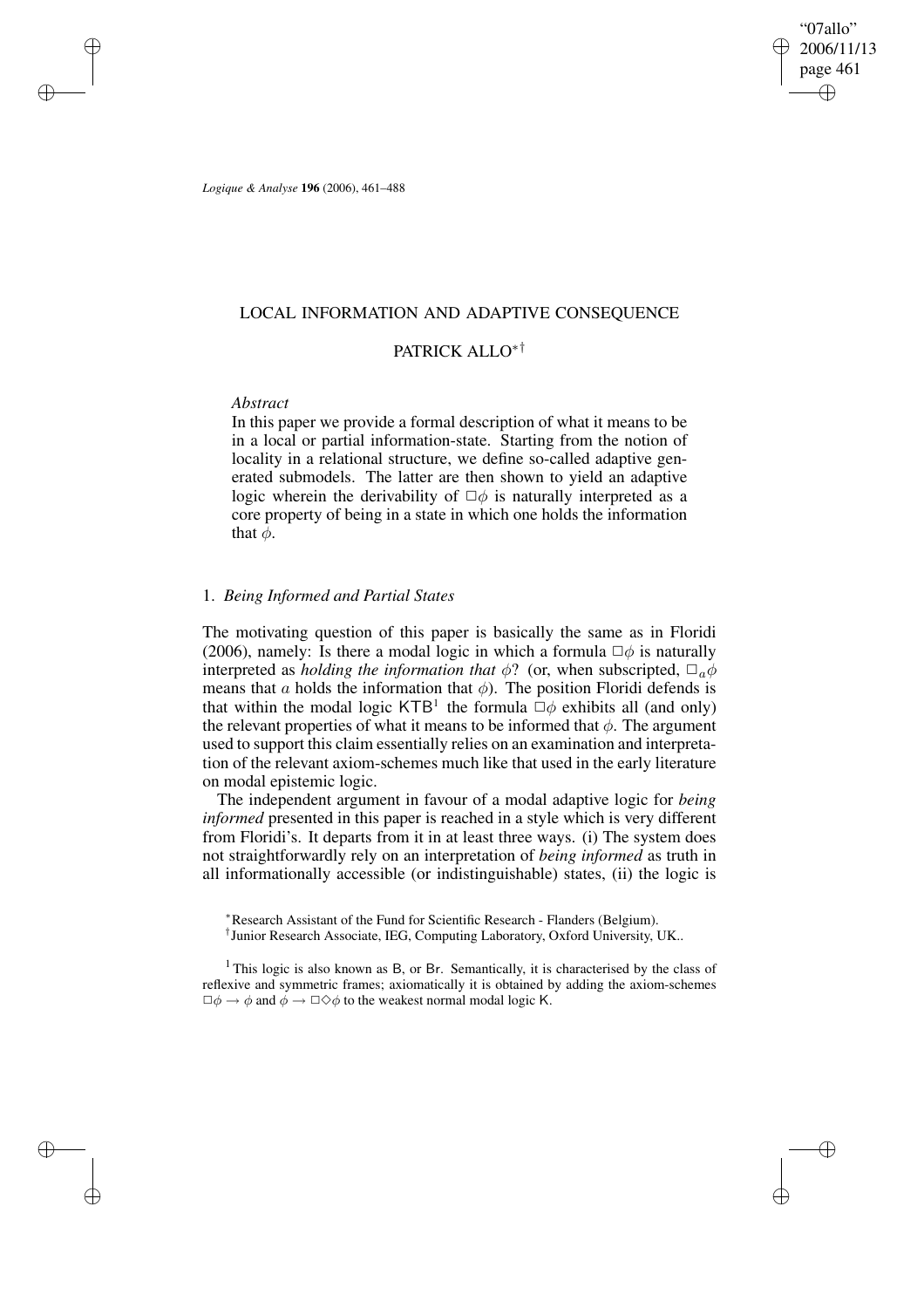"07allo" 2006/11/13 page 462 ✐ ✐

✐

✐

#### 462 PATRICK ALLO

presented in a purely model-theoretic way, and (iii) it allows one to distinguish between the intrinsic and extrinsic properties of *being informed*. We shall nevertheless show that our approach does not contradict the basic tenets of Floridi's axiomatic presentation of KTB as the logic of being informed.

On the formal level, we start from a minimal characterisation — using a generalisation of the frame-semantics for first-degree intuitionistic and relevant logic — of what an information-state is. Hence, we conceive being in an information-state as having a state in an information-ordering as its actual state. Next, it is assumed that one is informed that  $p$  if and only if a labelling relation  $\lambda$  assigns p to one's actual state *and* that actual state is a veridical state.<sup>2</sup> We start with the definition of a standard information-ordering, and subsequently give a tentative definition of veridical states.

*Definition* 1.1: Let  $(W, \subseteq, *, \lambda)$  *be a labelled structure where* W *is a set of points,*  $\sqsubseteq$  *a partial order defined on* W,  $*$  *a unary operation on* W, and  $\lambda$  *a labelling relation assigning standard propositional formulae to points in* W*.*  $\subseteq$  *defines an information-ordering on* W *iff: (i) If*  $(i, p) \in \lambda$ *, then*  $(j, p) \in \lambda$ *for all*  $i \sqsubseteq j$ *. (ii) If*  $i \sqsubseteq j$ *, then*  $j^* \sqsubseteq i^*$ *. (iii) If*  $i \sqsubseteq j^*$  *then*  $j \sqsubseteq i^*$ *. (iv)*  $If (i, \neg p) \in \lambda$ , then  $(i^*, p) \notin \lambda$ . (v) If  $(i, \phi \wedge \psi) \in \lambda$ , then  $(i, \phi) \in \lambda$  and  $(i, \psi) \in \lambda$ *. (vi)*  $If (i, \phi \vee \psi) \in \lambda$ *, then*  $(i, \phi) \in \lambda$  *or*  $(i, \psi) \in \lambda$ *.* 

The most obvious interpretation of this structure is to consider any set  $\lambda(i)$ as a partial state of information. That is, a set of formulae which (a) satisfies an elementary primeness condition (closure under  $\vee$  and  $\wedge$ , see (v) and (vi) above), but (b) is not necessarily complete ( $\neg \phi \in \lambda(i)$  iff  $\phi \notin \lambda(i)$  is not valid for an arbitrary  $i \in W$ ). Consequently, the relation  $\sqsubseteq$  can be seen as a partial ordering on incomplete information-states; its informal interpretation is that of a refinement or informational development. The intended meaning of the ∗-operator is generally considered a more problematic one. Fortunately, in this case, Dunn's interpretation of i ∗ as i's *maximally incautious twin* (1993) provides us with a simple and useful clue: the operator maps any state onto a state asserting the undenied.<sup>3</sup>

✐

✐

✐

<sup>&</sup>lt;sup>2</sup> The notion of veridicality can be left largely unanalysed. The only point we have to emphasise, is that veridicality expresses a stronger property than satisfaction or truth in a model. One might, informally, think of it as factually true, true in the actual world, or even using a terminology we prefer not to rely on here — true in the sense of having a *truthmaker*.

<sup>&</sup>lt;sup>3</sup> The choice for this framework is one in favour of a very general approach. For instance, negation in this structure behaves like a minimal negation, which is a simple negation, but remains weaker than both intuitionistic (as, for instance, Wright presupposes) and De Morgan negation. The latter two have different but sensible interpretations in terms of partial information-states, and — adopting a pluralist stance with respect to logic and information (see Allo, in press) — it is natural to remain on the common ground between them. Quite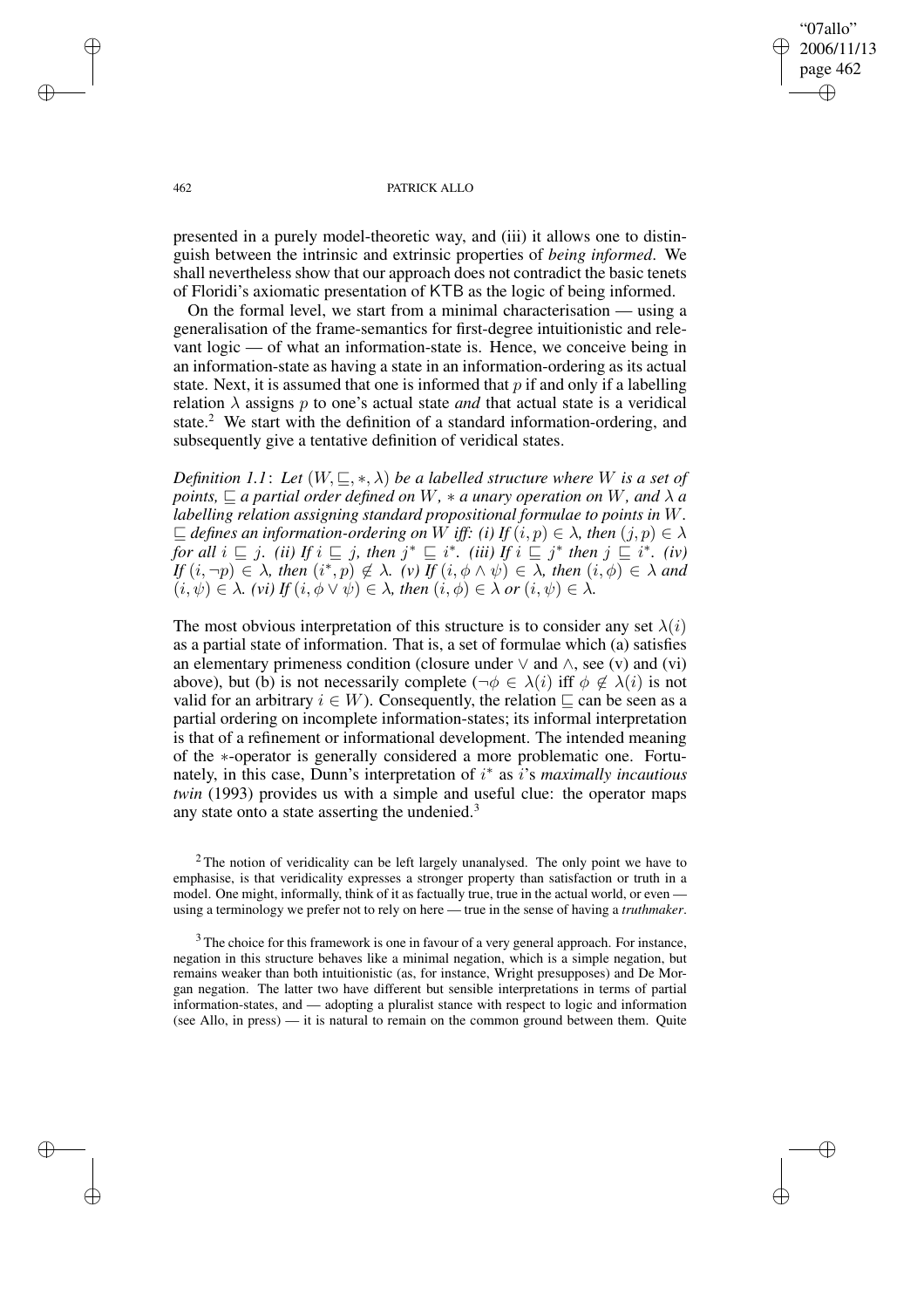✐

✐

✐

Yet, being a point is this structure is not sufficient to serve as a characterisation of a genuine information-state. Namely, if a set  $\lambda(i)$  needs to be consistent,  $i$  cannot be any point in  $W$ . The labelled structure described above is just too general to enforce the latter, it cannot rule out points to which  $\lambda$  assigns both a formula and its negation. Nevertheless, the combination of the partial order  $\sqsubseteq$  and the operation  $*$  suffices to discriminate between consistent (no  $\phi$  such that  $\{\phi, \neg \phi\} \subseteq \lambda(i)$ ) and inconsistent points in W. We first expand a bit more on the functioning of  $\Box$ .

Given the constraints (i) and (ii) in definition  $1.1$ ,  $\sqsubseteq$  enforces a persistence relation between labelled points. Every point is labelled with at least the information its predecessor points are labelled with (1). When combined with the  $*$ -operator  $\Box$  equally defines a (symmetric, see (iii) above) compatibility relation between points (2), and trivially also defines consistency as self-compatibility (3). Consequently, information at a point is compatible with the information at all its consistent refinements  $(4)$ .

$$
\text{If } i \sqsubseteq j \quad \text{then} \quad \lambda(i) \subseteq \lambda(j) \tag{1}
$$

- If  $i \sqsubseteq j^*$  then  $\lambda(i)$  and  $\lambda(j)$  are compatible (2)
- If  $i \sqsubseteq i^*$  then  $\lambda(i)$  is consistent (3)

If 
$$
i \sqsubseteq j
$$
 and  $j \sqsubseteq j^*$  then  $\lambda(i) \cup \lambda(j)$  is consistent (4)

These insights lead to the obvious conclusion that  $\lambda(i)$  is a genuine information-state only if  $i \sqsubseteq i^*$ .

Additionally, we require  $(W, \subseteq, *, \lambda)$  to be such that it contains maximal points. Formally, w is a maximal point in  $(W, \subseteq, *, \lambda)$  iff for all  $\phi$  (in a given language), either  $(w, \phi) \in \lambda$  or  $(w, \neg \phi) \in \lambda$  (but not both).<sup>5</sup> Intuitively, these are points which consistently decide every issue in the same way as possible worlds do. Looking at the clause for negation, it follows that negation only behaves in this way (i.e. classically) on the condition that

differently, minimal negation hardly enforces any interesting property on partial informationstates; as Hand (1999) points out in a different context, it does not say anything substantial about the meaning of negation but constitutes a neutral starting point (p. 187). The choice for the Routley-star (\*) is made for no other reason than its generality and elegance. For instance, adding  $i = i^{**}$  suffices to obtain a De Morgan negation. For further generalisations of this framework, see Dunn (1993).

 $4$  Informally, persistence can be understood as imposing a monotonicity constraint on the ordering such that information at a point is preserved at all itssuccessor points. Compatibility, then, can be seen as a consistency-driven constraint (see also Restall, 1999).

<sup>5</sup> From now on, the letters  $i, j, k, \ldots$  will be used to denote arbitrary points in W,  $w, w', \ldots$  will only be used when referring explicitly to maximal points in W.

"07allo" 2006/11/13 page 463

✐

✐

✐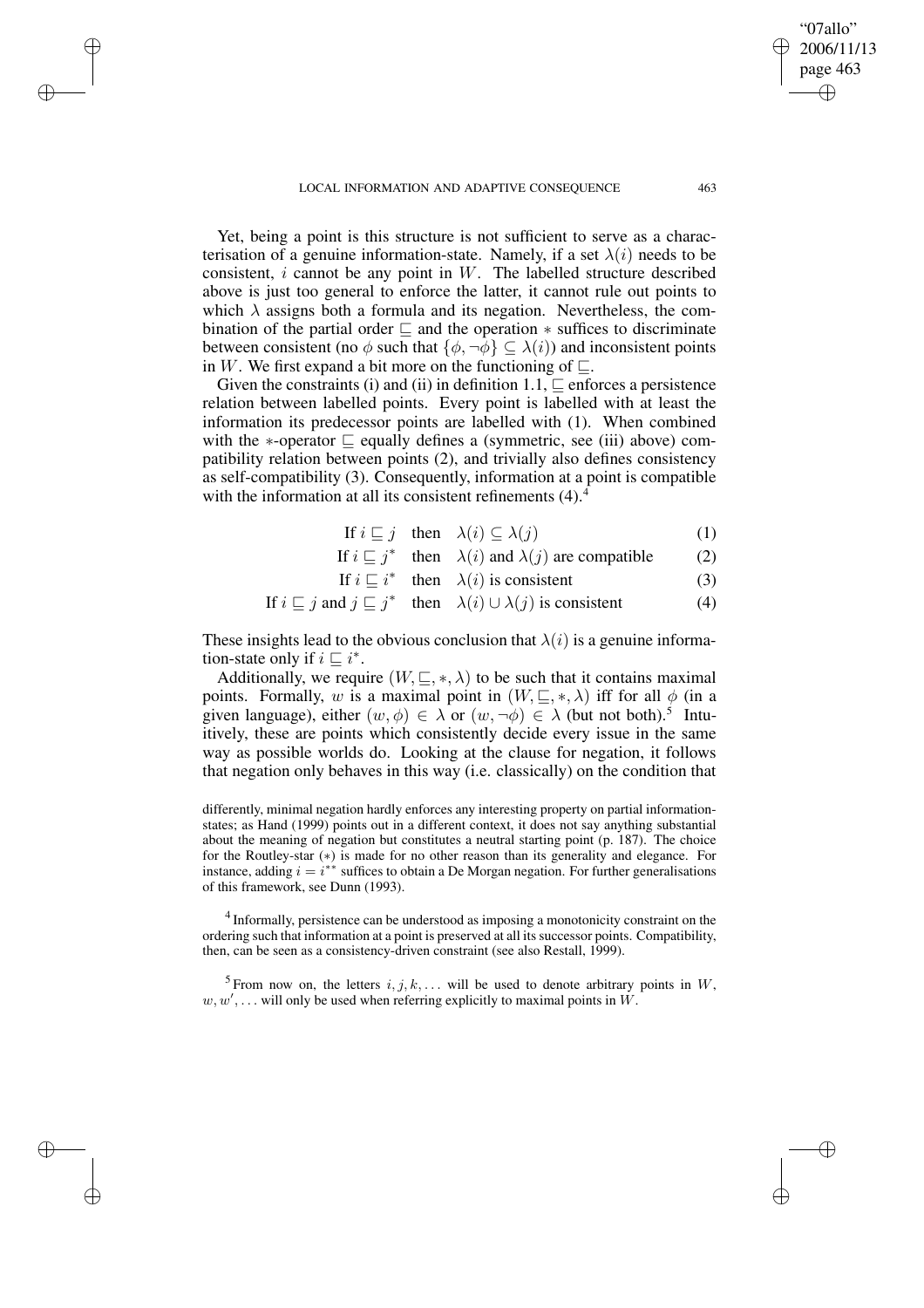✐

#### 464 PATRICK ALLO

 $w = w^*$ . Again, this yields a very elegant criterion for maximal points in terms of being their own maximally incautious twin, and an alternative definition of the set of genuine information states as those states which have a maximally consistent refinement  $\{i \in W \mid i \sqsubseteq w \ \& \ w = w^*\}.^6$ 

Explicitly imposing veridicality within this framework proceeds by defining a designated non-empty subset WORLD  $\subseteq$   $\{i \in \hat{W} \mid i = i^*\}$  which contains exactly those maximal points in the labelled structure to which  $\lambda$ only assigns veridical information. For the time being, we do not have to be explicit about the number of elements in WORLD; we only require it to be non-empty, and note that if veridicality is a well-behaving concept it should hold that if  $w, w' \in WORLD$ , then  $\lambda(w) = \lambda(w')$  (where  $\lambda(i) = \{\phi \mid (i, \phi) \in \lambda\}$ . All other properties of *veridicality* can remain unspecified.

We now define the set of veridical information states INF-STAT as those points whose set of maximally consistent refinements is not disjoint from WORLD:  $i \in \text{INF-STAT}$  iff there is a  $w \in \text{WORLD}$  such that  $i \subseteq w$ :

$$
INF-STAT = \{ i \in W \mid \exists w \in WORLD \& i \sqsubseteq w \}
$$
 (5)

Evidently, it holds that if  $w \in \text{WORD}$ , then  $w \in \text{INF-STAT}$ , and that if  $i \in \textsf{INF-STAT}$ , then  $i \subseteq i^*$ . Consequently w is incompatible with all maximal points not in WORLD. For all non-maximal veridical points, the latter does not hold. In virtue of their partiality, they are compatible with maximal points both in and outside WORLD.

In section 4 more shall be said about the way we define or impose veridicality upon states. At this point, it suffices to note that the sets WORLD and INF-STAT have no special status within the logic, nor can the membership of either of these sets be derived from the properties of  $\lambda$  alone. We can now conclude with the formulation of a minimal definition of being informed that p as: the state of an agent which is in an information-state i, where  $(i, p) \in \lambda$ and  $i \in \text{INF-STAT}$ . This definition shall, further on, be used as both a criterion and a starting point to devise a modal adaptive logic wherein  $i \Vdash \Box \phi$ formalises the core properties of being in an information state.

In section 2 we sketch the basics of our modal logic, and define the concept of a generated sub-model. Section 3 modifies this approach by combining it with the preferential models of adaptive logic such as to obtain a localised version of the latter. Finally, in section 4 the topic of what it means to be

✐

✐

✐

<sup>&</sup>lt;sup>6</sup> This definition is clearly equivalent to the former, but provides a clear-cut connection with the intuition that an information-state is possible (genuine) only if it obtains at a possible world.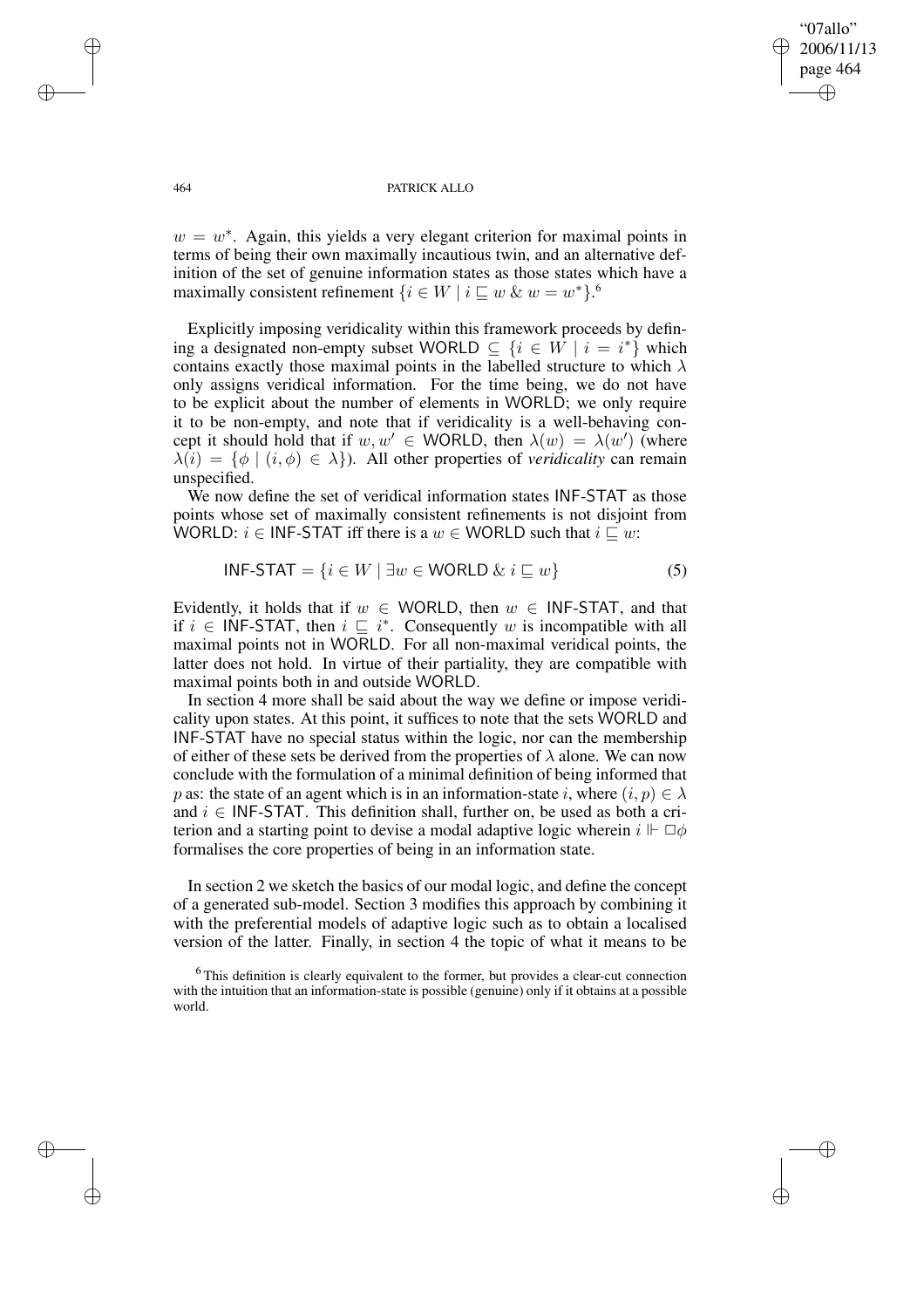in a state of information is taken up again. It is shown to be adequately formalised by the formula  $\square \phi$ , and the constraints under which it correctly formalises the stronger relation of *being informed* are outlined.

## 2. *Locality in Modal Logic*

✐

✐

✐

✐

Introducing what locality in modal logic amounts to, we first have to define a few basics of modal logic. Hereby we almost exclusively rely on the exposition in Blackburn, De Rijke & Venema (2001).

*Definition 2.1*: (Basic modal language) *Let* PROP *be a set of proposition letters,*  $(p, q, r, \ldots)$ *. The set*  $\Phi$  *of well-formed formulae*  $\phi$  *is given by*  $\phi$  ::=  $p \mid \perp \mid \neg \phi \mid \psi \vee \phi \mid \Diamond \phi$  *for p ranging over elements of* PROP. *A dual operator*  $\Box$  *is defined as*  $\Box \phi := \neg \Diamond \neg \phi$ *, conjunction and implication are standardly defined in terms of negation and disjunction.*

*Definition 2.2*: (Frame) *A frame for the basic modal language is a pair*  $\mathfrak{F} = (W, R)$  *such that (i)* W *is a non-empty set, and (ii)* R *is a binary relation on* W*.*

*Definition 2.3*: (Model) *A model for the basic modal language is a pair*  $\mathfrak{M} = (\mathfrak{F}, V)$  *such that*  $\mathfrak{F}$  *is a frame and* V *is a map:* PROP  $\rightarrow \mathcal{P}(W)$ *.* 

*Definition* 2.4: (Satisfaction) Let w be a state in a model  $\mathfrak{M} = (\mathfrak{F}, V)$ , then *we say that a formula*  $\phi$  *is satisfied in that model iff:*  $\mathfrak{M}, w \Vdash p$  *iff*  $w \in V(p)$ *, for*  $p \in \text{PROP}$ *,*  $\mathfrak{M}, w \Vdash \perp$  *never*,  $\mathfrak{M}, w \Vdash \neg \phi$  *iff not*  $\mathfrak{M}, w \Vdash \phi$ ,  $\mathfrak{M}, w \Vdash \phi \lor \psi$  *iff*  $\mathfrak{M}, w \Vdash \phi$  or  $\mathfrak{M}, w \Vdash \psi$ .  $\mathfrak{M}, w \Vdash \diamond \phi$  *iff for some*  $v \in W$  *with Rwv we have*  $\mathfrak{M}, v \Vdash \phi$ .

It has become customary to view modal languages essentially as tools for describing relational structures, and more specifically as a tool for modelling the internal perspective on those structures. Blackburn, De Rijke & Venema (2001) describe this core feature of modal logic along the following lines:

(. . .) satisfaction is intrinsically *internal* and *local*. We evaluate formulae inside models, at some particular state w. Moreover,  $\diamond$  works locally: the final clause [of the definition of satisfaction] treats  $\diamond$  as an instruction to scan states in search of one where  $\phi$  is satisfied. Crucially, only *successors* of the current state can be scanned by our operators. Much of the characteristic flavour of modal logic

"07allo" 2006/11/13 page 465

✐

✐

✐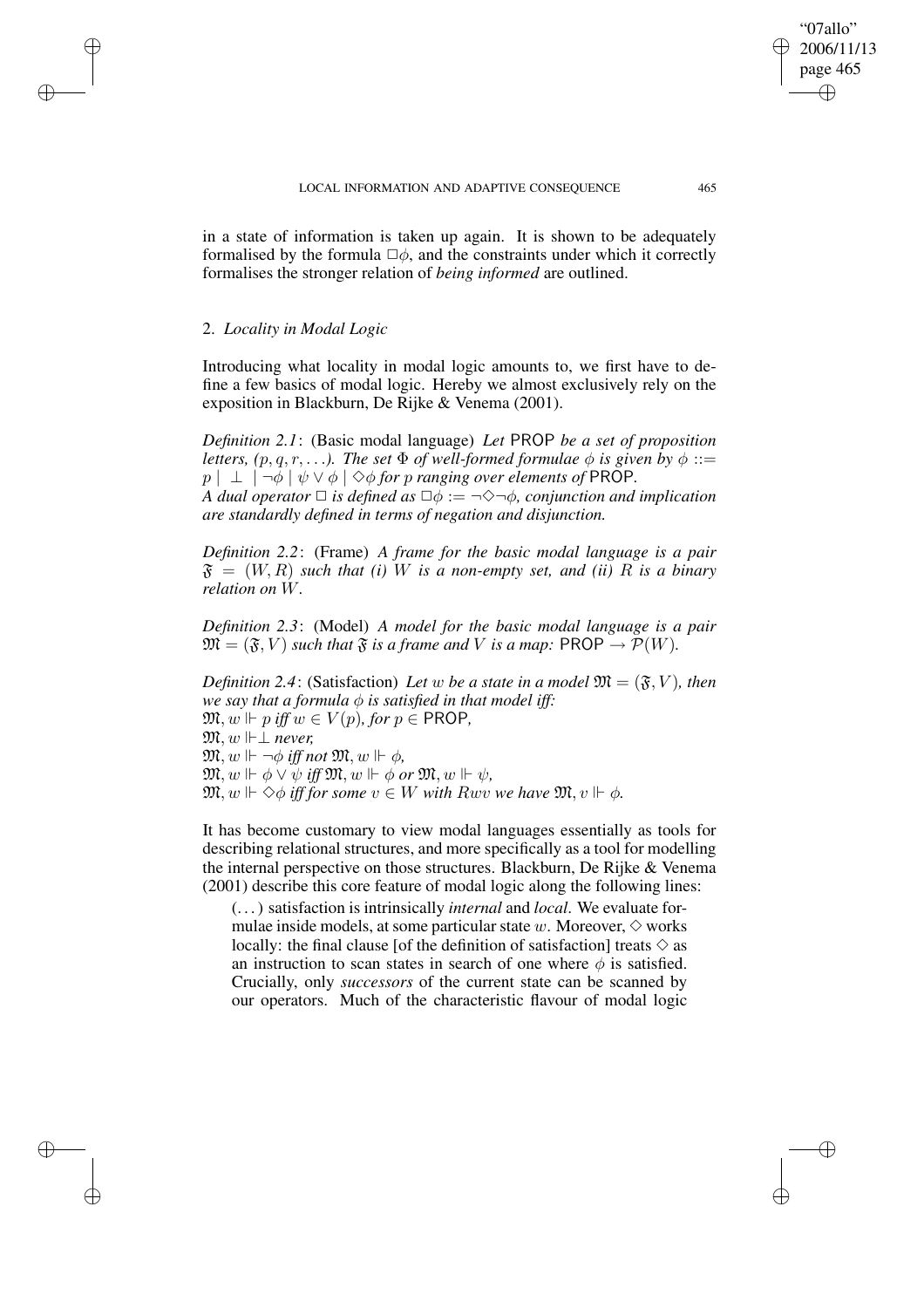*"07allo" 2006/11/13 page 466* ✐ ✐

✐

#### 466 PATRICK ALLO

springs from the perspective on relational structures embodied in the satisfaction definition. (p. 18)

Most of what locality of satisfaction means for a modal language is embodied in the concept of bisimilar models. For the present purpose a less generalised relation between models is of interest, that of generated submodels.

### *Generated Submodels*

To understand the notion of a generated submodel (see Blackburn, De Rijke & Venema, 2001, 55–57), one needs to know what it means for (points in) two structures to be equivalent (given a modal language). We therefore introduce the relation of modal equivalence.

*Definition* 2.5: (Modal Equivalence) *Let*  $\mathfrak{M}$  *and*  $\mathfrak{M}'$  *be two models of the basic modal language, and let* w *and* w <sup>0</sup> *be two states in* M *and* M<sup>0</sup> *respectively. Then we say that w and w' are modally equivalent*  $(w \leftrightarrow w')$  *iff they satisfy the same formulae.*

When looking for subsets of a model, the core aim is to find a method for making smaller models out of larger ones without affecting satisfiability. States in a newly constructed model should therefore be modally equivalent to their counterparts in the original model. The most basic method achieving this follows from the notion of a generated submodel.

*Definition* 2.6: (Generated Submodels) *Let*  $\mathfrak{M} = (W, R, V)$  *and*  $\mathfrak{M}' =$  $(W', R', V')$  be two models.  $\mathfrak{M}'$  is a submodel of  $\mathfrak{M}$  iff:  $W' \subseteq W$ ;  $R' = R \cap (W' \times W')$ ;  $V'(p) = V(p) \cap W'$  for all  $p$ .  $\mathfrak{M}'$  is a generated submodel of  $\mathfrak{M}' \rightarrow \mathfrak{M}$  iff  $\mathfrak{M}'$  is a submodel of  $\mathfrak{M}$ and if for all  $w$  in  $\mathfrak{M}'$ , if  $Rwv$ , then  $v$  is in  $\mathfrak{M}'$ .

*Definition* 2.7: (Point Generated Submodels) *A submodel of*  $\mathfrak{M} = (W, R, V)$ *generated* by the set  $X \subseteq W$  *is the smallest generated submodel*  $\mathfrak{M}' =$  $(W', R', V')$  such that  $X \in W'$ . If  $X$  is a singleton set, then it yields a point *generated submodel.*

*Definition 2.8*: (Tree-Structure) *A tree is a relationalstructure* (W, R)*, where: (i) there is a unique*  $r \in W$  *(the root) such that*  $\forall w \in W$  *it holds that*  $R^*wr$ , *for* R<sup>∗</sup> *is the reflexive, transitive closure of* R*; (ii) for every* w ∈ W *distinct from* r, there is a unique w' for which  $Rww'$ ; (iii) R is acyclic.

Remark that in the above definition it is assumed that  $R$  points towards the root, i.e. if  $Rww'$  and R is irreflexive, then w' is closer to the root than w.

✐

✐

✐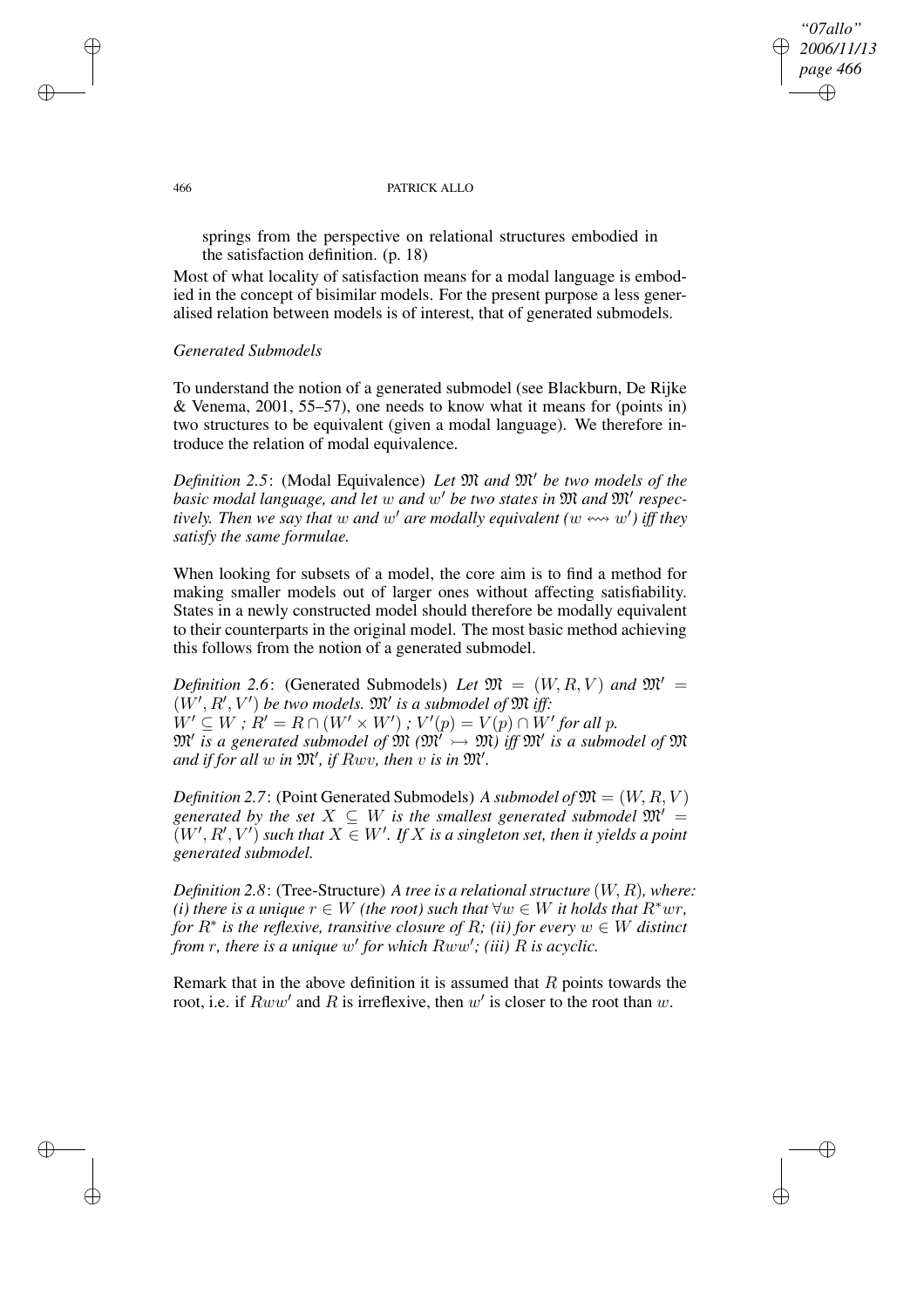✐

✐

✐

✐

*Proposition 2.1*: (Paths in a Structure) *Let* (W, R) *be a tree-structure, then*  $a_n$ ,  $m \in W$  *defines a unique path*  $(W', R')$  *in that structure, where*  $W' =$  $\{w_i \in W \mid R^*w_iw\}$ , and  $R' = R \cap (W' \times W')$  is a linear order on W'.

*Proposition* 2.2: (Finite Submodels) *If a frame*  $\tilde{\mathfrak{F}}$  *is a tree-structure, then any submodel of*  $\mathfrak{M} = (\mathfrak{F}, V)$  *is a finite model.*<sup>7</sup>

An interesting feature of point generated sub-models is their potential use as a mechanism for selecting information up to a certain point (more precisely, it is a model-theoretic characterisation of what a deductive system should select, but not a description of the actual procedure). For instance, in any structure  $\mathfrak F$  where (i) R is not a universal accessibility relation,<sup>8</sup> and (ii) the model can be unravelled such that a tree-like model is obtained, it holds that for any  $w \in W$  the sub-model generated by w is the unique path from w to the root (in the unravelled model).

The illustration below provides an example of this. If the schema represents a tree (or some initial fragment of it), then  $w$  is a point in that structure which defines a unique path connecting it to the root (black directed edges). Thus, if formally the path defined by w is the ordered set  $\{w, \ldots, r\}$ , this corresponds to the path  $[w \longrightarrow ... \longrightarrow root]$  in the drawing.



 ${}^{7}$ A simple example is that of the submodel generated by any n in the well-known structure of the positive integers  $(N, \leq)$ . Also clear is that of the submodel generated by 0 in  $(\mathbb{Z}, \leq)$  which obviously is not finite as it results in the set of the strictly negative integers.

<sup>8</sup> A relation R is a universal accessibility-relation in  $(W, R)$  iff  $R = W \times W$ , or, equivalently, if  $R$  is a reflexive, symmetric, and transitive relation. Informally this means that any point in the structure *sees* any other point in the structure.

"07allo" 2006/11/13 page 467

✐

✐

✐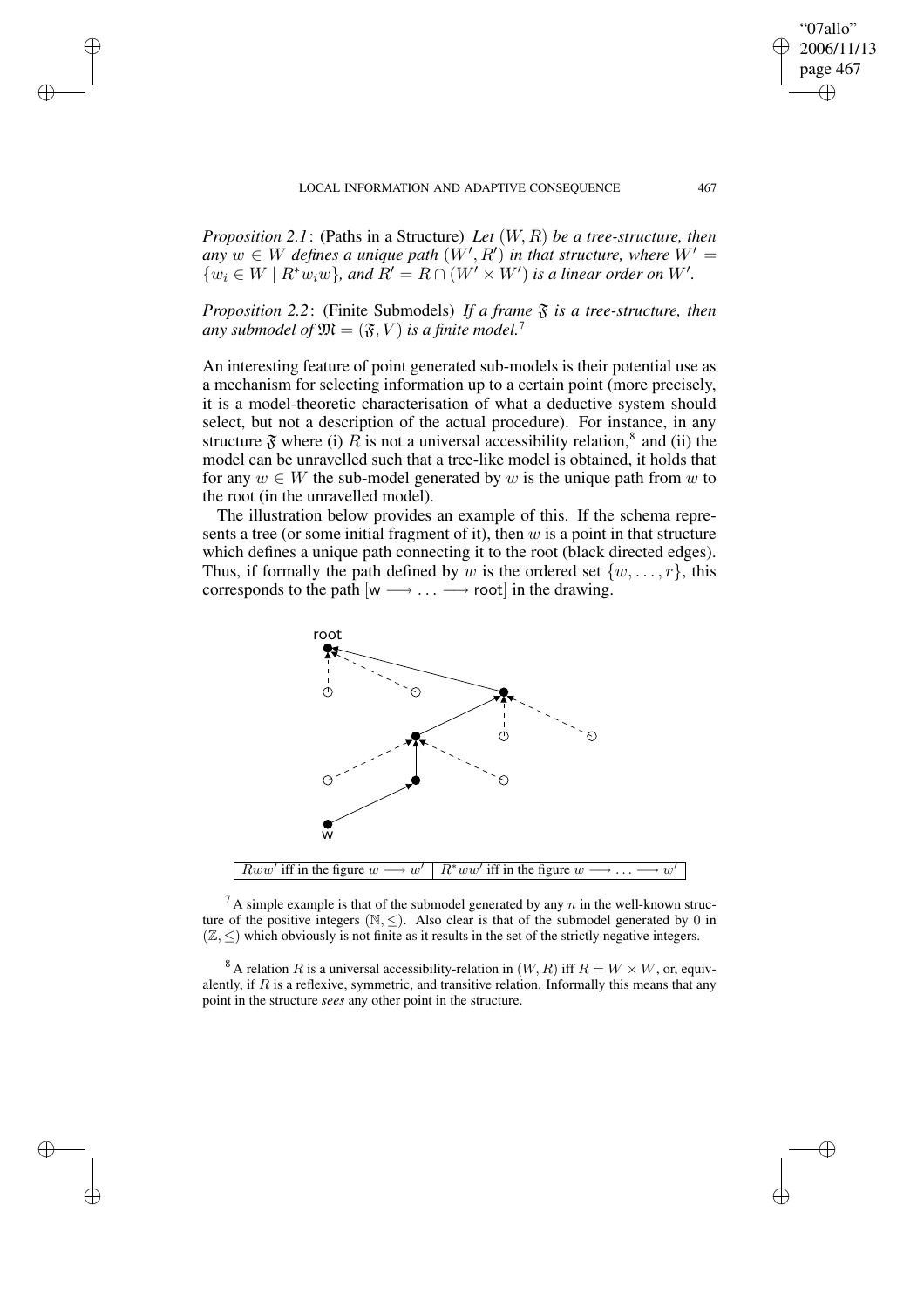"07allo" 2006/11/13 page 468 ✐ ✐

✐

✐

#### 468 PATRICK ALLO

If a model  $(W, R, V)$  based on a tree  $(W, R)$  (as the one in the figure above) is considered, then the point-generated models can be said to contain or select all the formulae (information) assigned (by  $V$ ) to the points of a unique path. Generally, if we take such a model to be a structured representation of information, a point-generated sub-model is a sensible way (provided that we can give an intuitive, non-formal, interpretation of  $R$ ) of selecting local information *stored* in or *represented* by that model.

# *Bi-Modal Case*

Extending the basic modal language with a new unary modality allows us to make the language more expressive while keeping additional technicalities limited.<sup>9</sup>

*Definition 2.9*: (Bi-Modal Language) *Let* PROP *be a set of proposition letters,*  $(p, q, r, \ldots)$ *. The set*  $\Phi$  *of well-formed formulae*  $\phi$  *is given by*  $\phi$  ::=  $p \mid \perp \mid \neg \phi \mid \psi \vee \phi \mid \langle P \rangle \phi \mid \langle F \rangle \phi$  *for p ranging over elements of* PROP. *Dual operators*  $\lceil \cdot \rceil$  *are defined as*  $\lceil \cdot \rceil \phi := \lceil \cdot \rceil \lceil \cdot \phi \rceil$ *, for "·" being either P or* F*.*

*Definition 2.10*: (Defined Modality) *Using both operators, a third* omnitemporal *operator can be defined:*  $\langle A \rangle \phi := \langle F \rangle \phi \vee \langle P \rangle \phi$  $[A]\phi := \neg \langle A \rangle \neg \phi \text{ or } [F] \phi \wedge [P] \phi$ 

The underlying frame is assumed to remain the same, but the accessibilityrelation is now more conveniently represented using  $\preceq$ , a binary relation defined on W such that  $w \preceq w'$  iff  $Rw'w$  in the previously used prefix notation. This relation handles accessibility for both basic modalities. The clauses for satisfaction are extended as follows:

*Definition* 2.11: (Satisfaction) Let w be a state in a model  $\mathfrak{M} = (\mathfrak{F}, V)$  of *an underlying frame*  $\mathfrak{F} = (W, \preceq)$ *, then we say that a formula*  $\langle \cdot \rangle \phi$  *is satisfied in that model iff:*

 $\mathfrak{M}, w \Vdash \langle P \rangle \phi$  *iff for some*  $v \in W$  *with*  $v \preceq w$  *we have*  $\mathfrak{M}, v \Vdash \phi$ *.*  $\mathfrak{M}, w \Vdash \langle F \rangle \phi$  *iff for some*  $v \in W$  *with*  $w \preceq v$  *we have*  $\mathfrak{M}, v \Vdash \phi$ *.*  $\mathfrak{M}, w \Vdash \langle A \rangle \phi$  *iff for some*  $v \in W$  *with*  $w \preceq v$  *or*  $v \preceq w$  *we have*  $\mathfrak{M}, v \Vdash \phi$ *.* 

 $9$ The methods used here are inspired by temporal logics. For this reason the letters  $P$ , F, and A are chosen as *labels* for the different modalities and refer to  $\langle P \rangle$ *ast*,  $\langle F \rangle$ *uture*, and  $\langle A \rangle$ *lways*, respectively. The same convention holds for their corresponding boxes [P], [F], and  $[A]$  instead of the more traditional  $H, G$  (and  $L$ ) from Prior's systems.

✐

✐

✐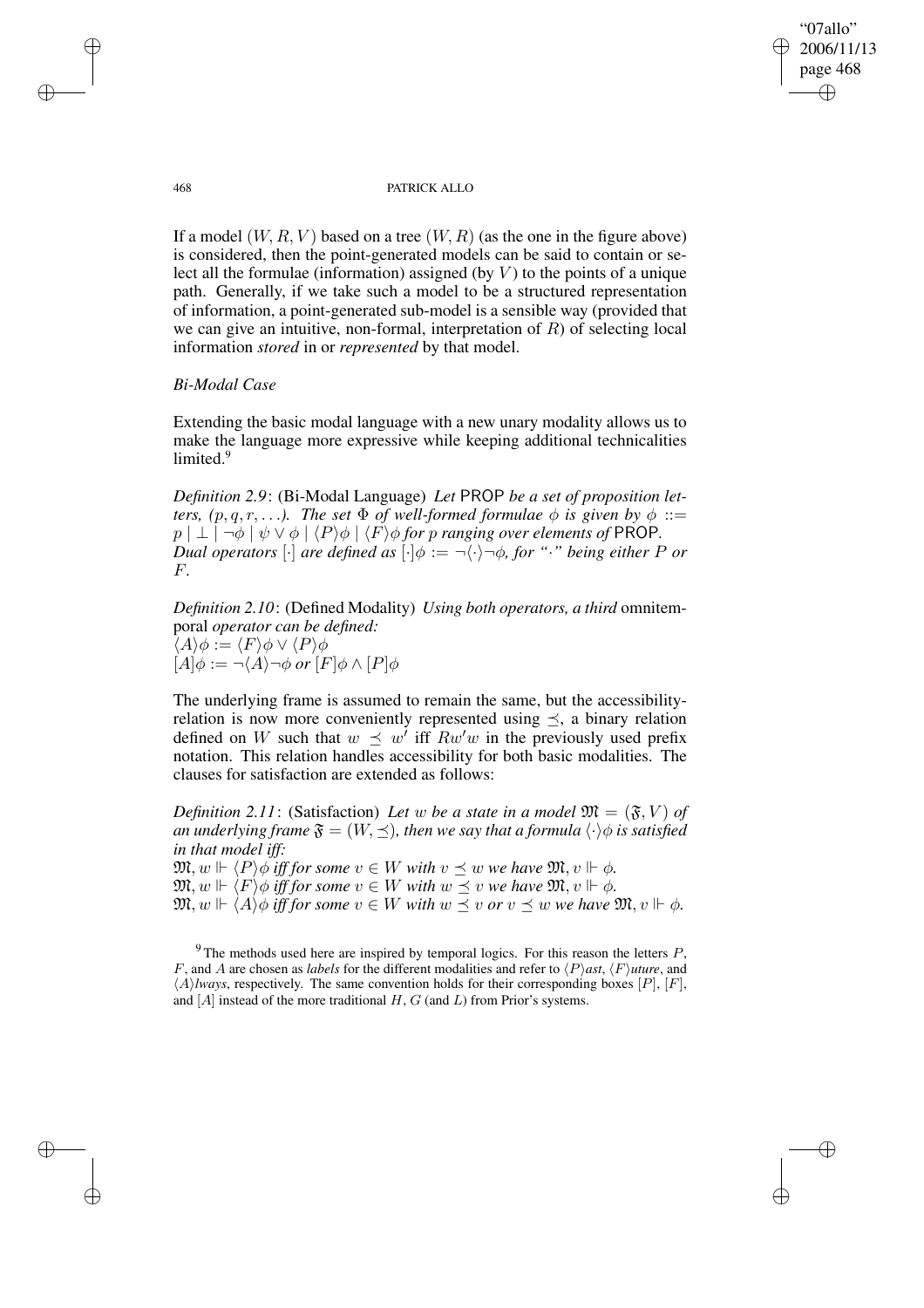✐

✐

✐

✐

"07allo" 2006/11/13 page 469

✐

✐

✐

✐

If now  $\prec$  is chosen such that it defines a tree-structure which is branching for successor-points, but connected for predecessor-points, three distinct kinds of point-generated submodels are obtained. The first one for  $\langle P \rangle$  was already mentioned for the basic language: it selects the unique path connecting the generator with the root — its determinate past. The second one for  $\langle F \rangle$  then selects all paths starting with the generator — its open future, and the third one for  $\langle A \rangle$  combines both, but still does not select the structure as a whole — alternative histories and excluded futures remain inaccessible.

Accessibility in a Connected Tree

| $\forall i (i \preceq i)$                                                                                       | reflexive      |
|-----------------------------------------------------------------------------------------------------------------|----------------|
| $\forall i \forall j \forall k ((i \preceq j \preceq k) \rightarrow i \preceq k)$                               | transitive     |
| $\forall i \forall j \forall k ((j \leq i \land k \leq i) \rightarrow (j \leq k \lor k \leq j))$ past-connected |                |
| $\forall i \forall j ((i \preceq j \land j \preceq i) \rightarrow i = j)$                                       | anti-symmetric |

The illustration below represents again a tree-structure. The arrows are chosen such that  $w \to w'$  iff  $w' \preceq w$ . This means that the arrows represent the accessibility-relation corresponding to  $\langle P \rangle$  and  $[P]$ ; the reversed arrows the relation for  $\langle F \rangle$  and  $[F]$ , and finally the symmetric closure of any path that for  $\langle A \rangle$  and [A]. As in the previous example the black edges represent the generated submodel corresponding to modal equivalence for the operator  $\langle A \rangle$ .



Informally, the features of this structure can straightforwardly be understood as a representation of "loss of possibility", a feature traditionally associated with gaining information: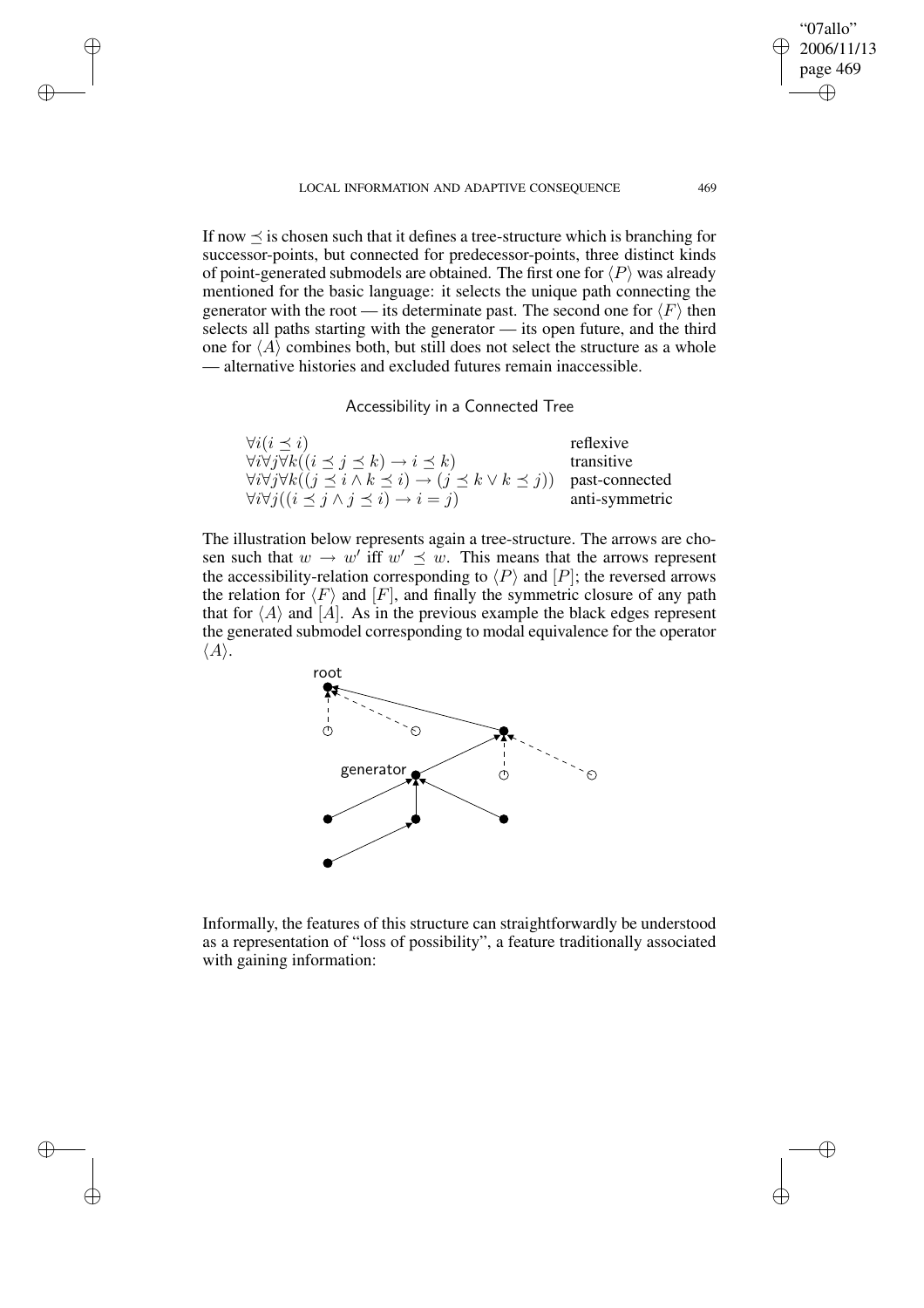#### 470 PATRICK ALLO

"07allo" 2006/11/13 page 470

✐

✐

✐

✐

In moving to a future time we bypass certain branches. These moves may contain possibilities which are lost as we move past them. Conversely, in moving to a past time new branches become part of our future and possibilities can be gained. Monotonic gain and loss of possibility, with respect to movement into the past and future, is characteristic of future branching time. (Kessler, 1975)

One can, with hindsight, clearly see that the temporal framework used here shares some basic features with the structure defined in section 1. It is, for instance, obvious that the monotonicity referred to above can equally well be represented by either the loss of alternative histories, as by saying that  $\sqsubseteq$ represents a persistence relation between states of information.

As known since Hughes (1975), in such structures  $\langle F \rangle$  acts as an S4modality,  $\langle P \rangle$  as an S4.3-modality, and  $\langle A \rangle$  as a B<sup>+</sup>-modality. Dismissing the details of respective axioms for these modalities, we only emphasise that the  $\langle A \rangle$  operator cannot be interpreted using a transitive-accessibility relation. The reader can easily check that if accessibility for that operator were to be transitive, it would collapse into universal accessibility (as it does for linear time). The logic based on all three modalities will henceforth be referred to as  $S4(.3<sup>p</sup>)$ .

Recalling the way in which an information-structure was described in definition 1.1, and combining this with the insight that (i) generated sub-models represent the selection of information up to a point, and (ii) "moving to the future" can be seen as eliminating possibilities, a simple analogy between both can be sketched. So far, the discrepancy between information-structures and rooted tree-like models described by modal logics reduces to the following two points. First, information structures are less constrained, whereas  $\prec$ in the bi-modal logic defines a rooted tree,  $\sqsubseteq$  merely enforces a partial ordering. Second, the labelling-function  $\lambda$  (see definitions 1.1) is partial with respect to individual points, the models defined by V (see definition 2.4 and 2.11), on the other hand, are maximally consistent.

The next section introduces the adaptive (generated sub-)models which will be used to bridge the gap between the partiality of  $\lambda$  and the completeness required by models. The discrepancy between partial orders defined by  $\sqsubseteq$  and tree-structures is discussed in section 4.

## 3. *Adaptive Generated Submodels*

Following Batens (2001) an adaptive logic is characterised by its lower limit logic, a set of abnormalities, and a strategy. For this specific case, we opt for the following specification of the standard format:

✐

✐

✐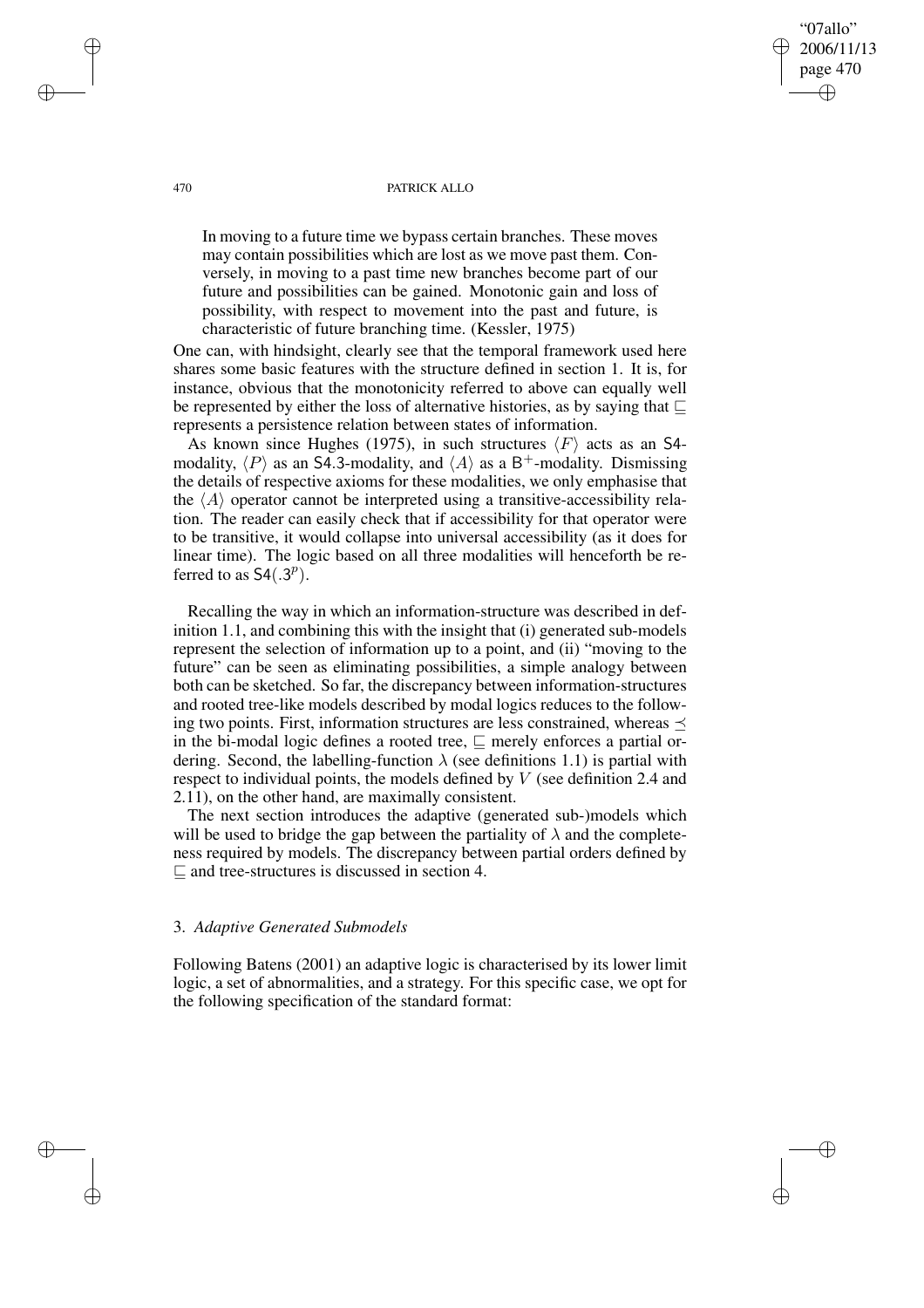✐

✐

✐

✐

| Lower Limit Logic : | S4(.3 <sup>p</sup> )                                                                                                                |
|---------------------|-------------------------------------------------------------------------------------------------------------------------------------|
|                     | Set of Abnormalities : $\Omega = \{ \langle \cdot \rangle \phi \wedge \langle \cdot \rangle \neg \phi \mid \phi \in \text{PROP} \}$ |
| Adaptive Strategy : | reliability or minimal abnormality                                                                                                  |

Due to our radical departure from the traditional syntactical use of modal operators in adaptive logics, further modifications to the standard format are required. First, we need to specify that the premises should not be represented as a set of (possibly modal) formulae, but as a labelled graph, or explicitly using the modal framework — as a partial model:

*Definition 3.1*: (Structured Premise-Set) *A structured premise-set is a pair*  $\Gamma^{\preceq} = (\mathfrak{F}, \rho)$  *such that*  $\mathfrak{F}$  *is a frame*  $\mathfrak{F} = (W, \preceq)$  *and*  $\rho$  *is a relation:*  $\rho \subseteq$  $W \times \Phi^{prop}$  *for*  $\Phi^{prop} \subset \Phi$ *, such that any*  $\phi \in \Phi^{prop}$  *is a non-modal formula of the language defined in 2.9.*

Henceforth, we shall refer to  $\rho$  as a set of ordered pairs  $\{(w, \phi) | w \in W; \phi \in$  $\{\Phi^{prop}\},\$  to  $\rho(w)$  as the set of formulae  $\{\phi \in \Phi^{prop} \mid (w, \phi) \in \rho\}$  assigned to a certain point w, and to  $\rho^{-1}(\phi)$  as the set of points  $\{w \in W \mid (w, \phi) \in \rho\}$ to which a certain formula  $\phi$  is assigned.

Using a modal framework and the previously introduced concept of a point-generated submodel, we can construct a localised adaptive semantics. Therefore we first reformulate several notions by giving their pointgenerated counterpart. To simplify some notation, two new (defined) accessibility-relations will henceforth be used:  $i \succeq j := j \preceq i$ , and  $i \simeq j := i \preceq j$  $j \vee j \preceq i$ . In the following definitions R is used as a generic placeholder for any of these relations, the corresponding modal operator is written as  $\langle \cdot \rangle$  as before (if  $\langle \cdot \rangle$  occurs more than once in the same formula, then every occurrence denotes the same operator). As a consequence, most definitions and results listed below should be read as an abbreviation for three distinct definitions, propositions, or theorems. One should also keep in mind that  $\Gamma^R$ ,  $\Gamma^{\leq}$ ,  $\Gamma^{\geq}$ , and  $\Gamma^{\simeq}$  denote occurrences of one and the same structured premise-set.<sup>10</sup>

*Definition* 3.2: (Point-Generated Premise-Subset) *Let*  $\Gamma^R = (W, R, \rho)$  and  $\Gamma_{i}^{R} = (W_{i}, R_{i}, \rho_{i})$  be two structured premise-sets, and  $i \in W$ .  $\Gamma^R_i$  is a point-generated premise-subset of  $\Gamma^R$  iff:  $W_i \subseteq W$ ;  $R_i = R \cap (W_i \times W_i)$ ;  $\rho_i = \rho \cap (W_i \times \Phi^{prop}).$  $W_i$  is the smallest subset of W, such that  $i \in W_i$  and for all  $w \in W_i$ , if

<sup>10</sup> The structured premise-set  $\Gamma^R$  could be considered as  $(\mathfrak{F}, \rho)$ , where  $\mathfrak{F} = (W, \preceq, \succeq, \simeq)$ instead of  $(W, \preceq)$ . When describing generated premise-subsets of  $\Gamma^{\preceq}$ ,  $\Gamma^{\succeq}$  and  $\Gamma^{\simeq}$  we mean the generated premise-subsets of  $\Gamma^R$  based on  $\leq, \geq$ , or  $\simeq$  respectively.

*"07allo" 2006/11/13 page 471*

✐

✐

✐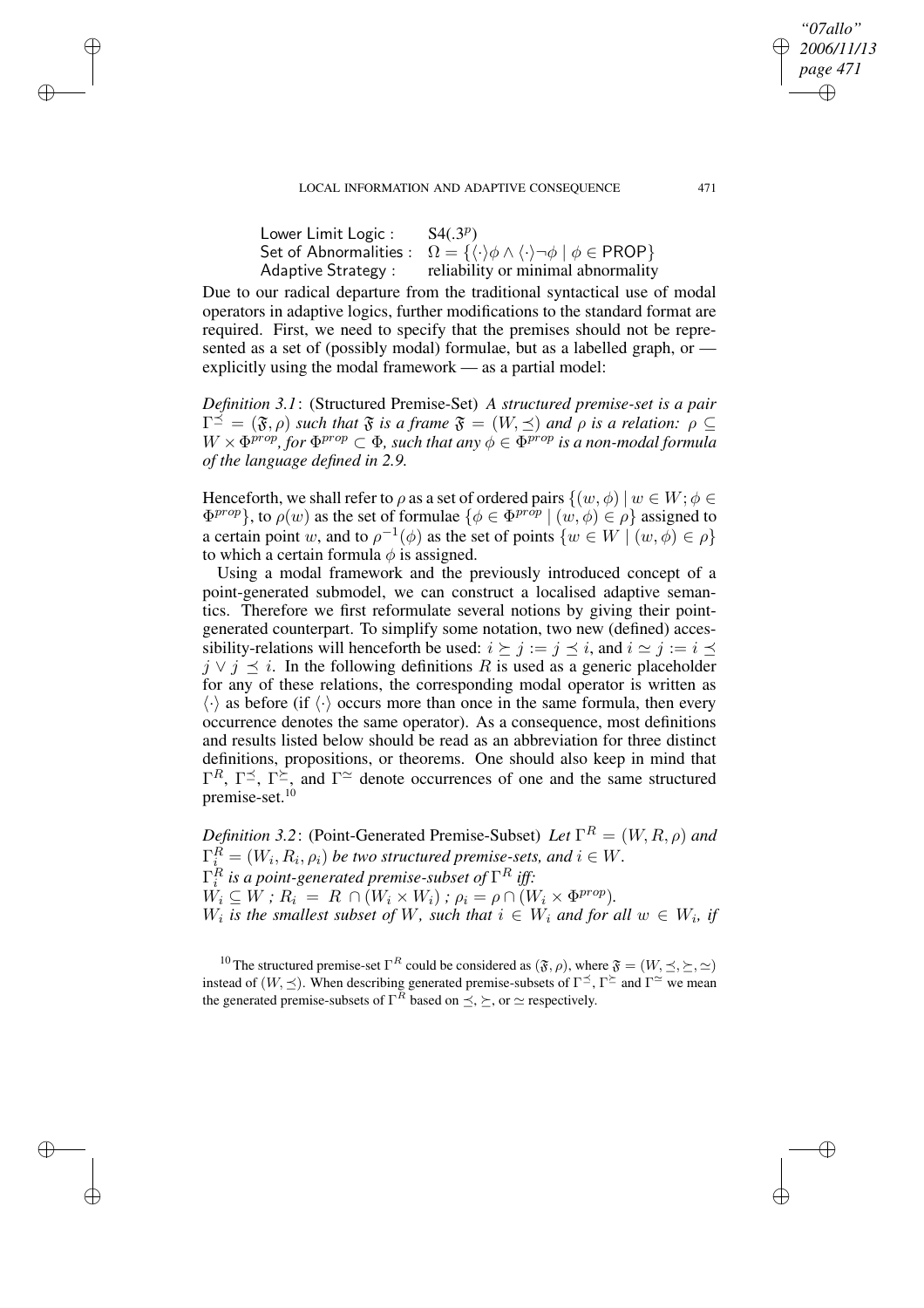*"07allo" 2006/11/13 page 472* ✐ ✐

✐

✐

#### 472 PATRICK ALLO

 $wRv$ *, then*  $v \in W_i$ *.*  $\Gamma^{R,\langle\cdot\rangle}_i$  $i^{(n,\langle \cdot \rangle)} := {\{\langle \cdot \rangle \phi \mid (w,\phi) \in \rho \& iRw\}.}$ 

*Proposition* 3.1:  $\Gamma_i^R$  and  $\Gamma_i^{R,\langle \cdot \rangle}$  $i_i^{(k, \vee)}$  *contain the same information:*  $\langle \cdot \rangle \phi \in \Gamma_i^{R,\langle \cdot \rangle}$  $\int_i^{R(\cdot)}$  *iff*  $(w, \phi) \in \rho_i$  and  $\Gamma_i^R = (W_i, R_i, \rho_i)$  *is a point-generated premise-subset of*  $\Gamma^R = (W, R, \rho)$ *.* 

Point-generated LLL-submodels are directly defined w.r.t. the structured premise-set:

*Definition 3.3*: (Point-Generated LLL-Submodel) *A point-generated LLLsubmodel is a submodel of a premise-set such that, if*  $\Gamma^R = (W, R, \rho)$ *, then*  $\mathfrak{M}_i^R = (W_i, R_i, v_i)$  where  $W_i \subseteq W$  ;  $R_i = R \cap (W_i \times W_i)$  ;  $W_i$  is the *smallest subset of* W, *such that*  $i \in W_i$  *and for all*  $w \in W_i$ *, if*  $wRv$ *, then*  $v \in W_i$ ;  $v_i$  *is map*  $\Phi^{prop} \to \mathcal{P}(W)$ *, such that if*  $(w, \phi) \in \rho \cap (W_i \times \Phi^{prop})$ *, then*  $w \in v_i(\phi)$ . *And:*  $v_i(\perp) = \emptyset$ ;  $w \in v_i(\neg \phi)$  *iff*  $w \notin v_i(\phi)$ ;  $w \in v_i(\phi \vee \psi)$  *iff*  $w \in v_i(\phi)$  *or* 

 $w \in v_i(\phi)$ .

 $\mathfrak{M}, i \Vdash_{\mathit{LLL}} \langle \cdot \rangle \phi$  *iff for some*  $w \in W$  *with*  $iRw$  *we have*  $w \in v_i(\phi)$ *).* 

*Proposition* 3.2: *A point-generated LLL-submodel*  $\mathfrak{M}_i^R$  *of*  $\Gamma_{\square}^R$ *, is an LLL*model of the corresponding point-generated premise-subset  $\Gamma^R_i.$ 

Adaptive models of a premise-set are a specific kind of preferential models, they are obtained by selecting exactly those LLL-models which verify no more abnormalities than strictly necessary according to the premise-set. As the former description does not capture a unique selection of LLL-models, two strategies or ways to select models are described. The generalisation of those selection mechanisms to their point-generated counterparts can be obtained as before:

*Definition 3.4*: (Disjunctions of Abnormalities — *Dab*) *A Dab-formula* Dab (∆) *is the disjunction of the members of a finite* ∆ ⊆ Ω*. Dab-consequences of*  $\Gamma_i^R$ *, are the Dab-formulae derivable at i by the LLL from*  $\Gamma_i^R$ *. A Dabconsequence*  $Dab(\Delta)$  *is minimal iff there is no*  $\Theta \subset \Delta$  *for which*  $Dab(\Theta)$  *is a Dab-consequence.*

*Definition* 3.5: (Abnormal Part of a Model at a Point)  $Ab(\mathfrak{M},i) = \{ \phi \in$  $\Omega$  |  $\mathfrak{M}, i \Vdash \phi$ }. The corresponding set of abnormally behaving non-modal *formulae* is  $\{ \phi \in \Phi^{prop} \mid \mathfrak{M}, i \Vdash \langle \cdot \rangle \phi \wedge \langle \cdot \rangle \neg \phi \}.$ 

✐

✐

✐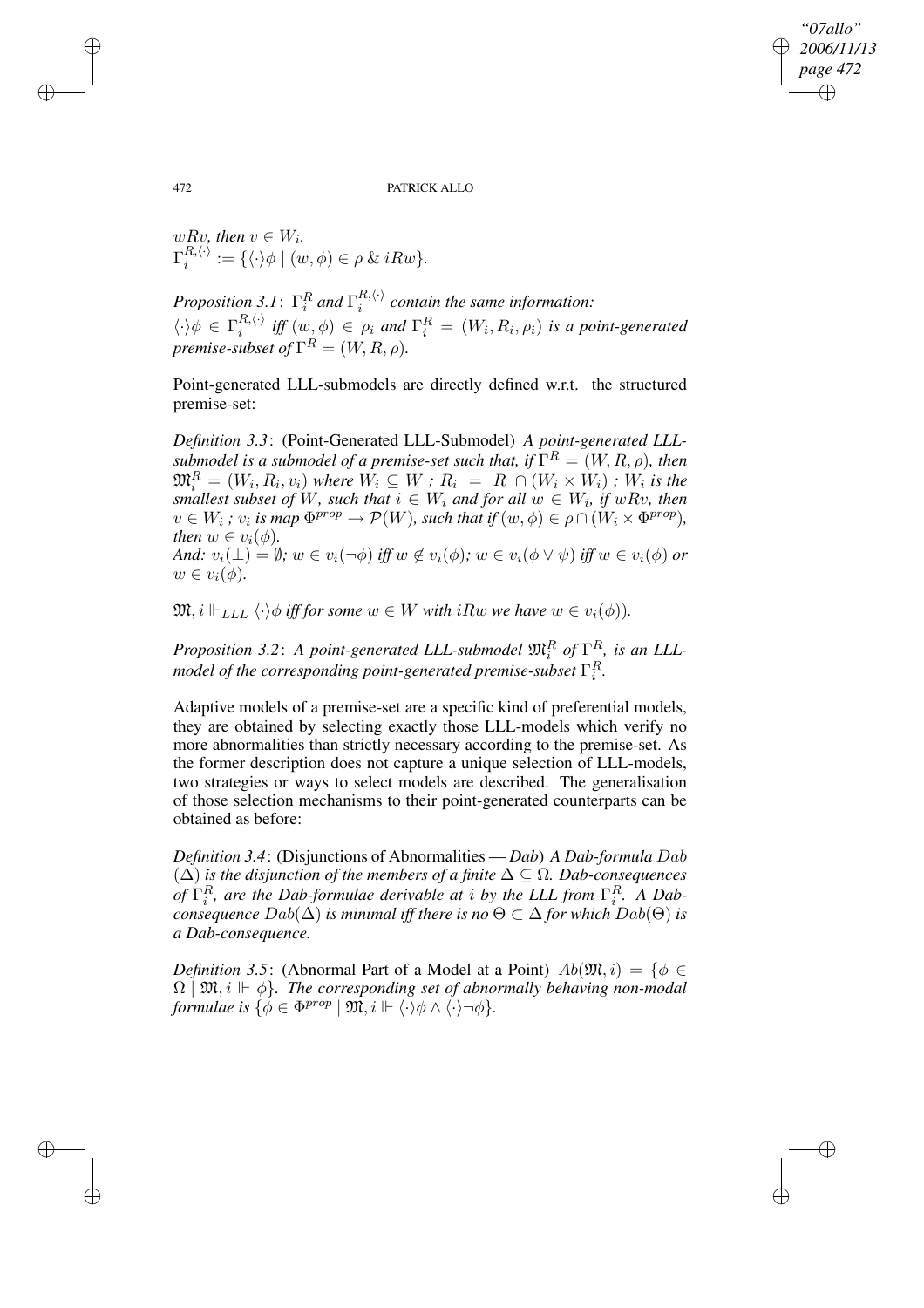✐

✐

✐

✐

*Definition 3.6*: (Minimal Abnormal Generated Sub-Model) *A point-generated LLL-submodel* M<sup>i</sup> *of* Γ <sup>R</sup> *is minimally abnormal iff there is no point*generated LLL-submodel  $\mathfrak{M'}_i$  such that  $Ab(\mathfrak{M'}_i)\subset Ab(\mathfrak{M}_i)$ .

*Definition* 3.7: (Unreliable Formulae) *If*  $Dab(\Delta_1)$ ,  $Dab(\Delta_2)$ , ... *are the minimal Dab-consequences of the point-generated premise-subset* Γ R *, then*  $U(\Gamma^R_{\underline{i}}) = \Delta_1 \cup \Delta_2 \cup \ldots$  is the set of formulae that are unreliable with respect *to*  $\Gamma_i^R$ .

*Definition 3.8*: (Reliable Generated Sub-Model) *An LLL-submodel* M<sup>i</sup> *of*  $\Gamma^R$  is reliable iff  $Ab(\mathfrak{M}_i) \subseteq U(\Gamma^R_i)$ 

 $Definition 3.9: \Gamma^R, i \models_{AL^m} \phi \text{ iff } \phi \text{ is verified in all (relevant) minimally}$  $a$ bnormal generated submodels  $\mathfrak{M}^{R}_{i}$  of  $\Gamma^{R}_{i}$ . *Or, if we allow for labelled formulae:*  $\Gamma^R \models_{AL^m} i : \phi$  *iff*  $\phi$  *is true in all* 

(relevant) minimally abnormal generated submodels  $\mathfrak{M}^{R}_{i}$  of  $\Gamma^{R}_{i}$ .

 $D$ efinition 3.10:  $\Gamma^R, i \models_{AL^r} \phi$  iff  $\phi$  is verified in all (relevant) reliable gen $e$ rated submodels  $\mathfrak{M}_i^R$  of  $\Gamma^R$ i

*Or, if we allow for labelled formulae:*  $\Gamma^R \models_{AL^r} i : \phi$  *iff*  $\phi$  *is true in all* (relevant) reliable generated submodels  $\mathfrak{M}^{R}_{i}$  of  $\Gamma^R.$ 

In some cases the set of reliable and minimally abnormal models are identical, when this occurs definitions 3.6 and 3.8 can be replaced by a unique one for the so-called *simple strategy*.

*Definition 3.11*: (Simple Adaptive Generated Sub-Model) *An LLL-submodel*  $\mathfrak{M}_i$  of  $\Gamma^R$  is just fine iff  $Ab(\mathfrak{M}_i)=Ab(\Gamma^R_i)$ 

Standardly this only occurs if the lower limit logic and the set of abnormalities ensure that whenever  $\Gamma \models$ <sub>LLL</sub>  $Dab(\Delta)$ , there is a  $D \in \Omega$  such that  $\Gamma \models$ <sub>LLL</sub> D. We shall, however, see in section 4 that a specific restriction on  $\rho$  can equally lead to a collapse of both strategies.

A basic but important consequence of the definition of adaptive models is that the lower limit logic together with the set of abnormalities define a so-called upper limit logic (ULL). For instance, if the basic modal logic S5 is chosen as a LLL, and abnormalities are of the form  $\diamond \phi \land \lozenge \neg \phi$ , where  $\phi$ is a literal, the resulting ULL is the well-known logic Triv, in which every modal distinction collapses (Meheus, 2006). Consequently, a premise set  $\Gamma^{\diamondsuit} = \{ \diamond \phi \mid \phi \in \Gamma \}$  has ULL-models only if no abnormality is satisfied by

"07allo" 2006/11/13 page 473

✐

✐

✐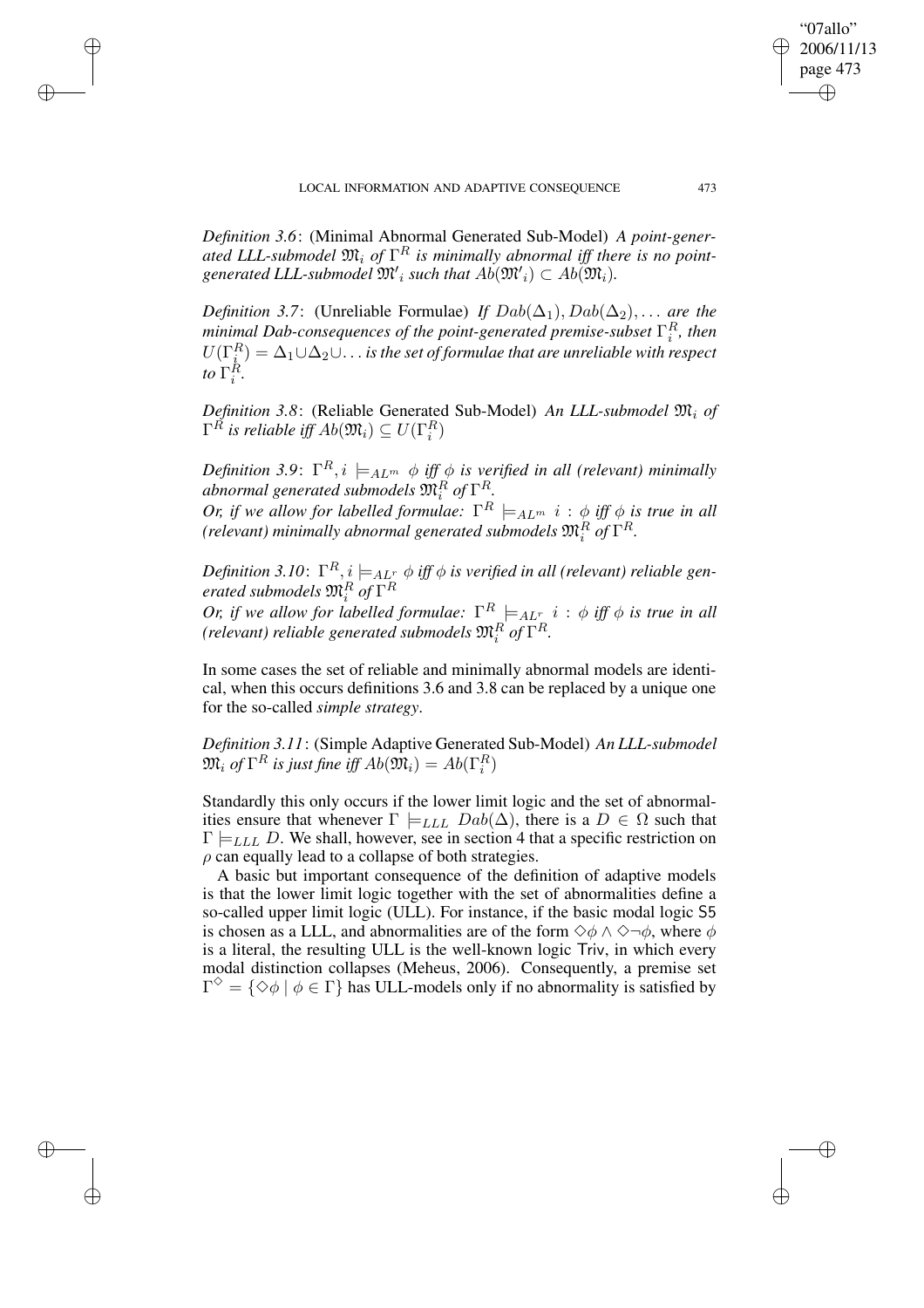✐

#### 474 PATRICK ALLO

its LLL-models. In such a case the adaptive models are exactly the ULLmodels.

An analogous definition of ULL-models for a structured premise-set requires, again, some modifications of its standard definition. The basic idea is that we would like to distinguish between ULL-models of the premise-set as a whole, and ULL-models of a point-generated premise-subset. Since we cannot define a single modal premise-set, it has to be noted that ULL-models of the former kind are useless. Next, it is obvious that the plurality of pointgenerated premise-subsets (due to a choice in both points and accessibilityrelation) can result in the existence of ULL-models for  $\Gamma_i^R$ , but not for  $\Gamma_j^R$ , where  $\Gamma_i^R \subset \Gamma_j^R$ . Likewise  $\Gamma_i^{\preceq}$  $\frac{1}{i}$  can have ULL-models while at the same time  $\Gamma_i^{\simeq}$  has none.

In view of proposition 3.1 it follows that even if  $\Gamma_i^R$  does not have Trivmodels, it still holds that if  $\Gamma_i^R$  has ULL-models, then its modal counterpart  $\Gamma^{R,\langle\cdot\rangle}_i$  $\frac{h_1(\cdot)}{h_1(\cdot)}$  has matching Triv-models. Yet, as we prefer to stay within a purely model-theoretic approach, the latter will be of little use. When considering the interpretation of  $[\cdot]\phi$  as holding the information that  $\phi$  in the next section, we shall see that the existence of ULL-models is highly relevant.

To conclude, we must stress a feature of coupling ULL-models to generated premise-subsets which is easily overlooked. When compared to the standard conclusion that adding the axiom-scheme  $\diamond \phi \rightarrow \Box \phi$  to S5 unambiguously results in Triv, the present approach does not result in a total collapse of the modal structure. Concretely, the systematic reduction of standard notions into their localised counterparts blocks, so to speak, the standard move from several worlds to one world. Whereas in the move from S5 to Triv every modal distinction is lost, the present approach collapses single modalities, but leaves some iterated modalities unaltered.<sup>11</sup>

When presented model-theoretically, showing that an adaptive logic is well-behaving at least amounts to proving the property of strong reassurance. This property ensures that the method used for selecting LLL-models does not yield infinite sequences of less and less abnormal models.

*Theorem 1*: (Strong Reassurance) *If* M<sup>i</sup> *is a point-generated LLL-submodel which is not a minimally abnormal / reliable model, then there is a minimally* abnormal / reliable point-generated LLL-submodel  $\mathfrak{M}'_i$  such that  $Ab(\mathfrak{M}'_i)\subset$  $Ab(\mathfrak{M}_i)$ .

<sup>11</sup> It is left as an exercise to check that combined modalities like  $\langle P \rangle [F] \phi$  are such unaffected modalities, since, even if true at i there is not necessarily a j such that  $iRj$  and  $\phi$  is true at  $i$ .

✐

✐

✐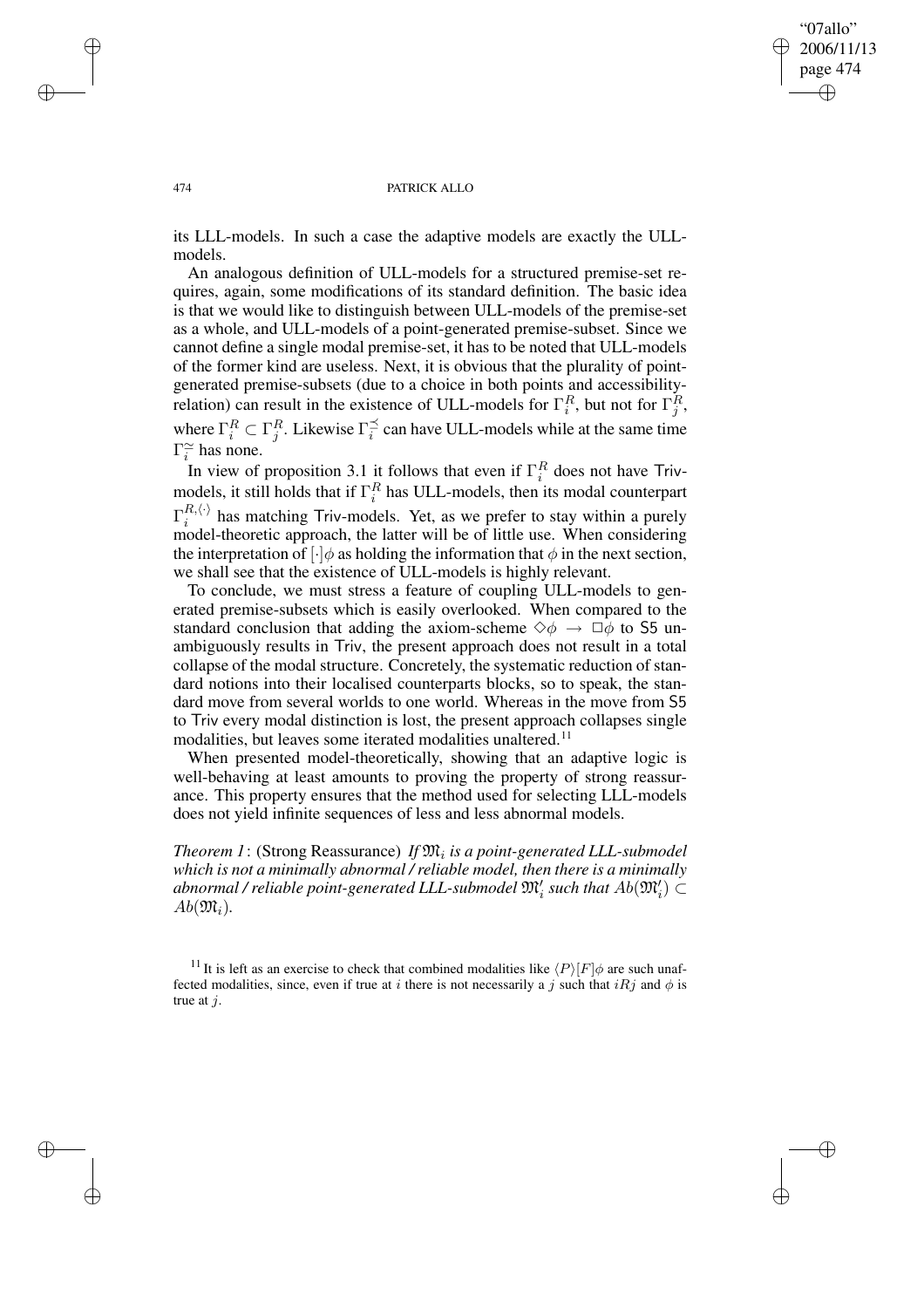✐

✐

✐

✐

We prove this theorem indirectly by showing that the results of the proof based on the standard format<sup>12</sup> equally apply for this logic. The basic idea is that every structured premise-set, premise-subset, model and submodel can be transformed into a set of modal formulae true at some point in the structure (see proposition 3.1). As the latter formulation matches the standard format, we show that strong reassurance also holds for the former. Remark that this translation is only effective because the abnormal part of a model at a point (definition 3.5) was already specified in terms of formulae satisfied by generated sub-models, and not in terms of the generated submodels themselves (for this specific problem, see Batens, 2000).

*Proof.* Let  $\mathfrak{M}_i^{\langle \cdot \rangle}$  $\binom{\binom{k}{i}}{k}$  be the set  $\{\langle \cdot \rangle \phi \mid \mathfrak{M}, i \Vdash \langle \cdot \rangle \phi\}$ . Then from propositions 3.1 and 3.2: (i)  $\mathfrak{M}_i$  is a point-generated LLL-submodel of  $\Gamma^R$  iff  $\mathfrak{M}_i^{\langle\cdot\rangle}$  $i^{\prime\prime}$  is an LLLmodel of the point-generated premise subset  $\Gamma_i^{R(\cdot)}$  $i^{(k)}$ . (ii)  $\mathfrak{M}_i$  is a minimally abnormal / reliable point-generated LLL-submodel of  $\Gamma^R$  iff  $\mathfrak{M}_i^{(\cdot)}$  $i'$  is a minimally abnormal / reliable LLL-model of the point-generated premise subset  $\Gamma^{R\langle\cdot\rangle}_i$  $\mathbb{R}^{R\langle\cdot\rangle}$ . And by the standard format: (iii) If  $\mathfrak{M}_i^{\langle\cdot\rangle}$  $i$  is a point-generated LLLsubmodel which is not a minimally abnormal / reliable model, then there is a minimally abnormal / reliable point-generated LLL-submodel  $\mathfrak{M}_i^{\prime(\cdot)}$  $i^{\prime\prime}$  such that  $Ab(\mathfrak{M}_i^{\langle\langle}\cdot\rangle)$  $\mathcal{C}^{\langle\cdot\rangle}_{i})\subset Ab(\mathfrak{M}^{\langle\cdot\rangle}_{i})$ i  $\Box$ 

## 4. *The State of Being Informed in Dynamic Perspective*

Although the most straightforward interpretation of what this logical system does, is the modelling or reconstruction of the consistency-driven process of acceptance and rejection of data (Allo, 2005), it equally yields a modal operator with a non-standard meaning which is interesting in it own right. Namely,  $[\cdot]\phi$  is true at a point iff  $\phi$  is asserted at an accessible point, and remains undenied at any other accessible point (undenied receives here the *strong* interpretation of undenied by any combination of accessible points).<sup>13</sup> Hence, this modality can be understood as a realistic interpretation for, among others, the relation *holding*  $\phi$  *to be information* (even if there is only evidence

"07allo" 2006/11/13 page 475

✐

✐

✐

 $12$  The standard format is a general characterisation to which adaptive logics can comply. If an adaptive logic fits into the standard format, it inherits all the properties which can be proved on the basis of the standard format alone (Batens, 2001, in press).

<sup>&</sup>lt;sup>13</sup> Keep in mind that being undenied is, strictly speaking, only a correct interpretation when assuming the simple strategy (def. 3.11). For the reliability strategy a disjunction of abnormalities like  $(\Diamond \phi \land \Diamond \neg \phi) \lor (\Diamond \psi \land \Diamond \neg \psi)$  suffices, if minimal, as a *denial* of  $\phi$ .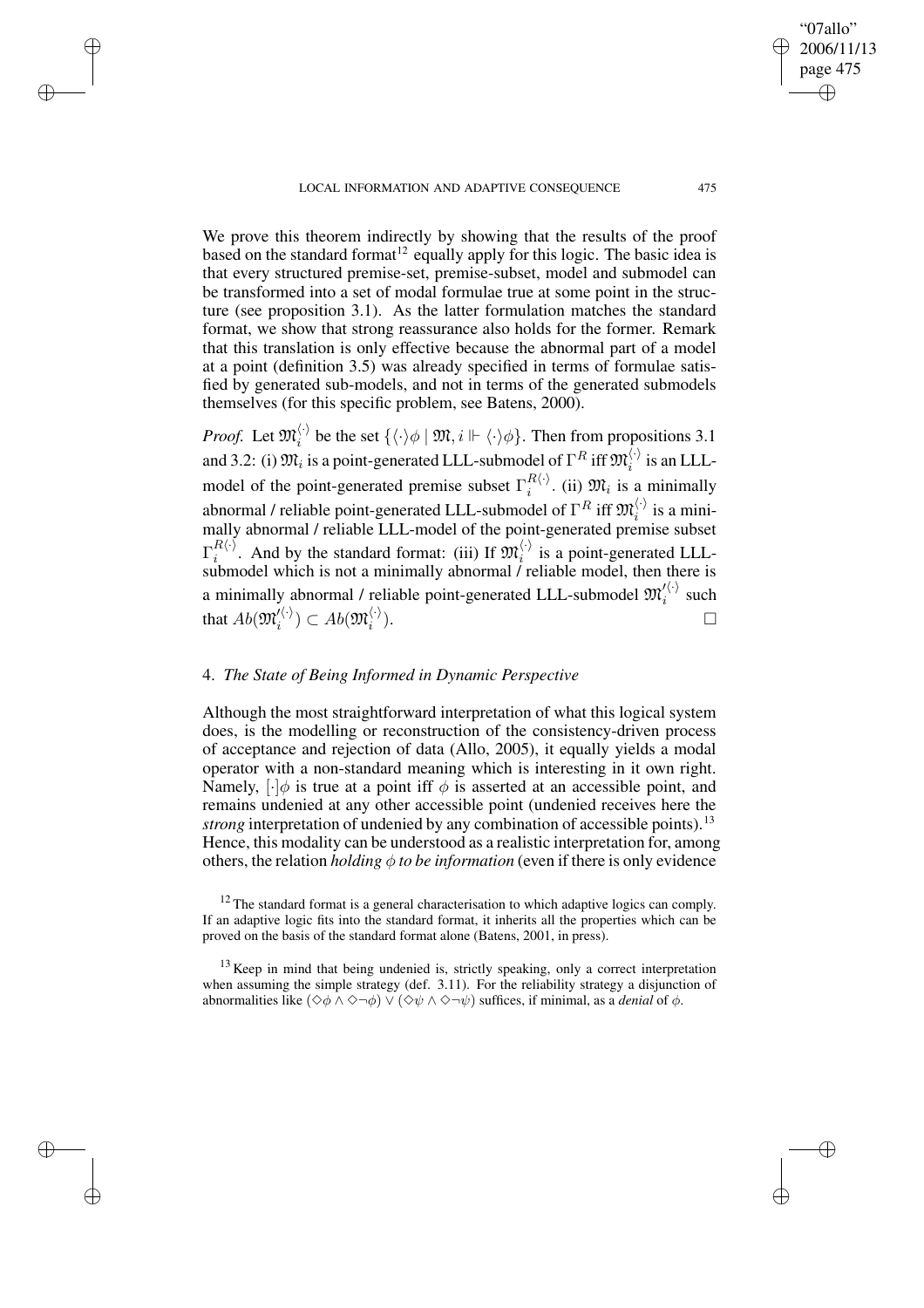"07allo" 2006/11/13 page 476 ✐ ✐

✐

✐

#### 476 PATRICK ALLO

for treating  $\phi$  as reliable — in the sense of not contradicted — data).<sup>14</sup> The adaptive consequence relation defined by the preferential models introduced in the previous section allows one to select or derive from an input of data exactly those parts and consequences of the incoming data of which it can safely (i.e. coherently) be assumed that they can be treated as if they were genuine pieces of information. For instance in the following structure (for the sake of simplicity we use a linear structure),  $\lceil \cdot \rceil \phi$  holds at the rightmost state only if it accesses no state (or set of states) from which the abnormality of  $\phi$  is (jointly) derivable.



However the stronger (and equally important) relation of *holding the information that*  $\phi$  (in the sense of being informed that  $\phi$  only if  $\phi$  is true) is not a *prima facie* interpretation of  $[\cdot]\phi$ , it does — when applied to the proper context — emerge as a sound (though maybe incomplete)<sup>15</sup> interpretation of the former relation. Effectively obtaining this context requires us to impose some very stringent constraints upon the structured premise-set we start from.

The basic idea is to construct the relation  $\rho$  (which determines a structured premise-set  $\Gamma^R = (W, \preceq, \rho)$  such that a well-chosen subset of points in the structure only gets assigned true formulae (in the sense of veridical information, not in the sense of logically valid formulae). This should limit the scope of nonmonotonicity within the logic in a way comparable to the enforcement of a monotonicity-constraint by  $\sqsubseteq$  in an information-ordering. The formulation of this stronger interpretation of  $[\cdot]\phi$ , and the necessary restrictions on the structured premise-set to obtain it, constitute the core aim of this section. Two aspects need to be dealt with: the nature of the structure (the partial order induced by  $\sqsubseteq$  vs. the tree-structure enforced by  $\preceq$ ), and the compatibility and veridicality of the data  $\rho$  assigns to points in the structure.

A first step is to modify  $\rho$  such that  $(W, \preceq, \rho)$  can be completed into an information ordering  $(W, \subseteq, *, \lambda)$  (where both structures are identical), and where the adaptive models of  $\Gamma^{\preceq} = (W, \preceq, \rho)$  are themselves models of the information-ordering  $(W, \square, *, \lambda)$ .

<sup>14</sup> The relation expressed by *holding*  $\phi$  *to be information* has a normative strength comparable to that of *strong belief* in a combined logic of knowledge and belief containing the axiom  $B\phi \rightarrow BK\phi$  (see Stalnaker, 2006, sect. 3).

<sup>15</sup> Again, with a reference of to the notion of strong belief, one could wonder if true, strong belief is sufficient for knowledge, and by analogy doubt whether *holding* φ *to be information*, and  $\phi$  *is true* are jointly sufficient to *hold the information that*  $\phi$ .

✐

✐

✐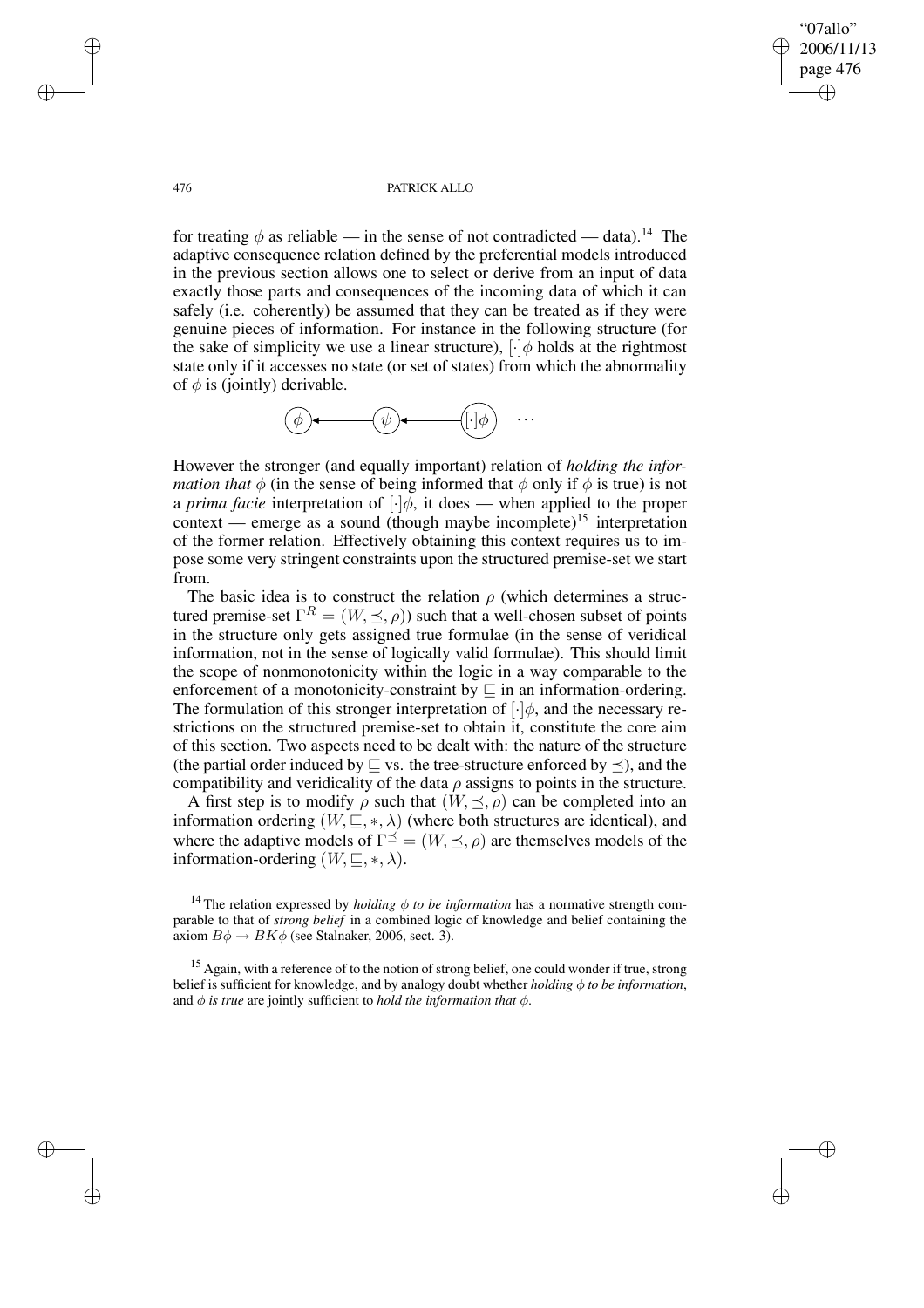✐

✐

✐

✐

We start with a note on the requirement that  $(W, \preceq)$  and  $(W, \sqsubset)$  ought to be the "same" structure. The reason why this is a prerequisite is obvious. If  $\rho$  should be completable into  $\lambda$ , the structural properties of  $(W, \prec, \rho)$ should equally be retained in  $(W, \subseteq, *, \lambda)$ . Consequently, we need the same set and the same ordering of points. Seeing why this requirement is harmless is relatively straightforward too. The basic insight is this: there exists no structure  $(W, \subseteq)$  which is prior to the tree-structure  $(W, \preceq)$ , definition 1.1 merely lists the minimal constraints we put on an information structure. In other words, the information-structure based on  $(W, \preceq, \rho)$  will rely on a more constrained  $\sqsubseteq$  than is strictly required to be an information-structure: it will be a tree-structure, and hence also a partial ordering. Put simply, not every information ordering will be the completion of a structured premise-set based on a tree-structure, but every such tree-structure will be completable into an information-structure if  $\rho$  satisfies the further conditions outlined below. However, it does hold that every unravelled information-structure will be the completion of a structured premise-set with the required  $\rho$ ; and this even when  $(W, \subseteq, *, \lambda)$  contains inconsistent points.<sup>16</sup>

Noting, as a final remark on the structure itself, that every informationstructure *can* be unravelled, i.e. transformed into a tree-structure without loss of factual nor structural information, $17$  our choice to restrict our attention to tree-structures is definitely shown to be unobjectionable.

Taking an unravelled information-structure as the structured premise-set  $\Gamma^{\preceq}$  we wish to complete with an adaptive consequence-relation — though trivially being a perfectly sound strategy — reduces the role of the adaptive consequence relation to an absolute minimum. We therefore opt for a weaker characterisation of the structured premise-set we need, namely one in which ρ does not assign the information one effectively holds at a point (like λ does), but only the information one acquires at that point. Points in the structure  $(W, \leq, \rho)$  primarily refer to the input, not to the information-states themselves.

"07allo" 2006/11/13 page 477

✐

✐

✐

<sup>&</sup>lt;sup>16</sup> This might sound rather unintuitive, and we shall have to come back to this issue later. For now, it suffices to note that the consistency requirement only occurs in definition 3.3, that is at the level of (sub-)models and not at the level of structured premise-sets.

 $17$  The formal result on which this argument is based, is the following. Given a modal language containing only diamonds, and a rooted model  $\mathfrak{M}$ , there is a tree-like model  $\mathfrak{M}^{\prime}$ such that every formula of that language which is satisfiable in the rooted model, is also satisfiable in the tree-model. See: Blackburn, De Rijke & Venema (2001): proposition 2.15, pp. 62–63.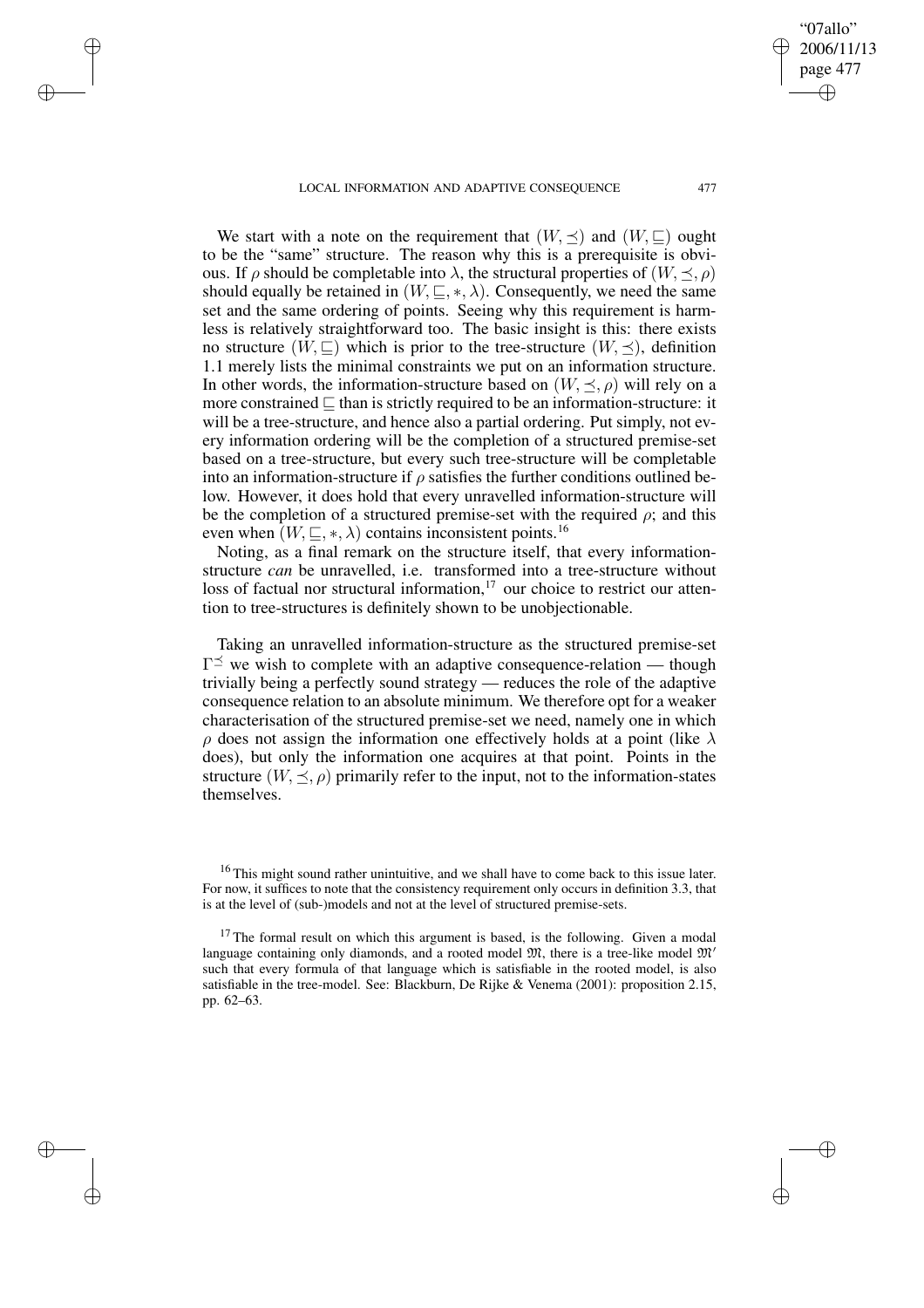"07allo" 2006/11/13 page 478 ✐ ✐

✐

✐

#### 478 PATRICK ALLO

Provisionally, we require that any structured premise-set (to which we sometimes refer as either a labelled tree or a partial model) constructed using the newly defined  $\rho$  (to which we shall refer as  $\rho_q$ ) should be compatible with a  $\lambda$  from an information-ordering based on the same tree-structure in the sense that the former can be completed into the latter. In other words, the following inclusion should hold:  $\rho_q \subseteq \lambda$  for  $\rho_q$  assigns to any point the newly acquired (but possibly redundant) information, and  $\lambda$  defines a standard information ordering. As an example, if — for a simple linear case — a standard information ordering is represented by a sequence of points / sets of formulae  $i \sqsubseteq j \sqsubseteq k$ , resp.  $\lambda(i) \subseteq \lambda(j) \subseteq \lambda(k)$ , a corresponding sequence of points / sets of newly acquired (non-redundant) information can be devised as  $i \leq j \leq k$ , resp.  $\lambda(i)$ ;  $(\lambda(j) \setminus \lambda(i))$ ;  $(\lambda(k) \setminus \lambda(j))$  (obviously, the set-inclusion does not hold any more).

Before we move on to the topic of veridicality of input, a final word on inconsistent points remains to be said. Consider the following setting: let  $(W, \subseteq, *, \lambda)$  be an unravelled information-ordering containing some inconsistent points. As mentioned above, even in that case a corresponding structured premise-set  $(W, \leq, \rho)$  can be constructed.<sup>18</sup> Using the point-generated sub-models defined in the previous section, this fact gives rise to two major problems. A first one is the possible lack of point-generated ULL-models an issue to which we have to pay attention, but which eventually turns out to be harmless; a second one is the possible lack of point-generated LLLmodels, which forces us to exclude some seemingly admissible structured premise-sets. Whereas the first problem arises as soon as a point-generated premise-subset validates an abnormality (if  $\rho$  follows  $\lambda$ 's closure under  $\vee$ and ∧ this necessarily is a simple abnormality, not a disjunction of abnormalities), the second one can only arise when a single point validates a contradiction ( $\rho(i) = \perp$  for some i), informally, the inconsistency of a single input.

With regard to the second problem, two strategies can be adopted. The most general and coherent approach to the problem, is to characterise the LLL-models themselves in terms of an inconsistency-adaptive logic (see the combined adaptive logic in Meheus (in press)). However, for reasons of focus, it is preferable to explicitly exclude premise-sets containing inconsistent points, and thereby fix the intended domain of application of the adaptive logic to that of consistent input at any point (see e.g. Meheus (2006)). The reasonability of this approach is warranted in two ways: it is a standard assumption in adaptive logics that the LLL determines the intended domain of

<sup>18</sup> Note that an unravelled information-ordering does not have a unique corresponding structured premise-subset, unless we require the latter to be non-redundant.

✐

✐

✐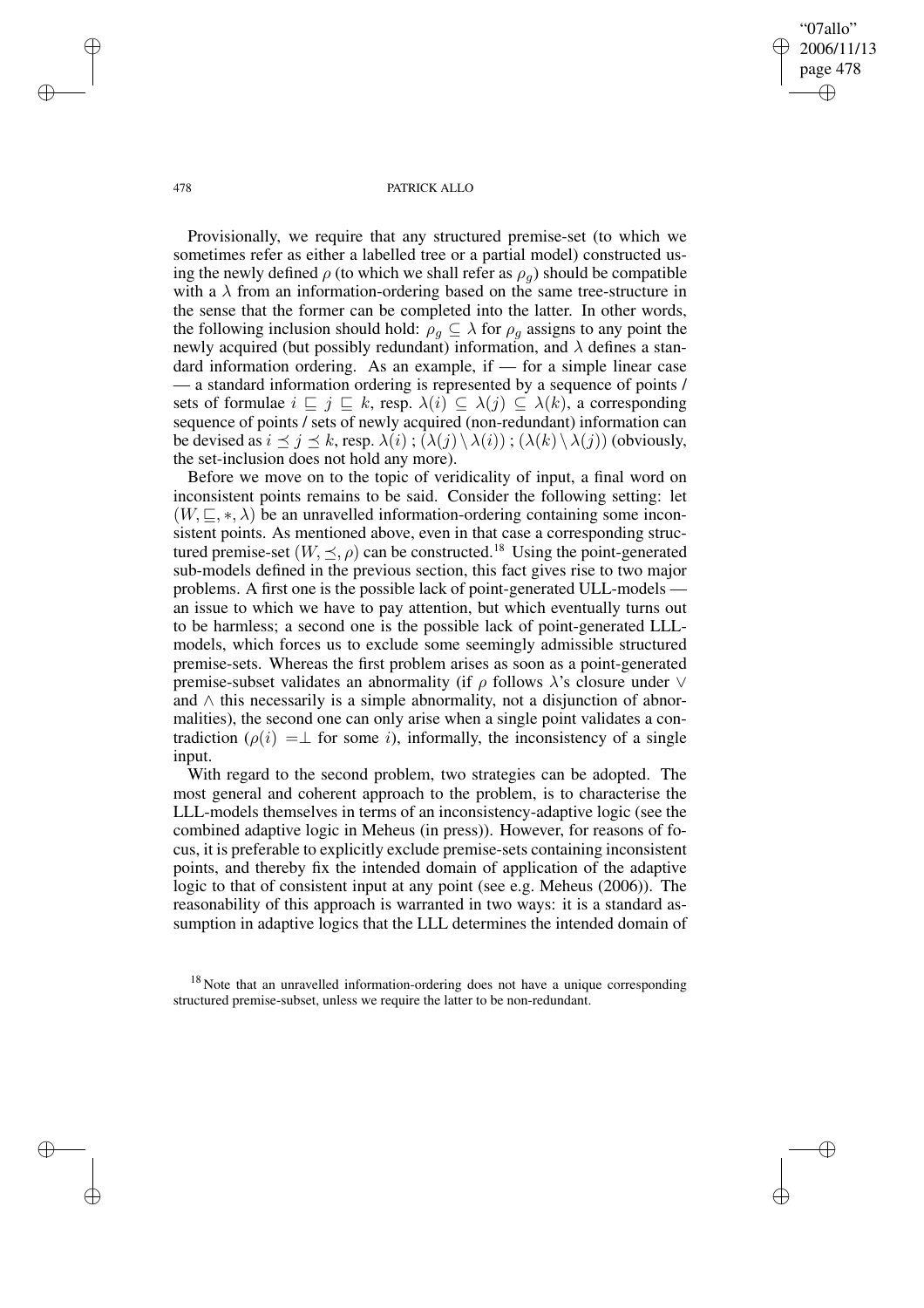✐

✐

✐

application, and within this restricted domain of application both the combined and simple adaptive logic validate exactly the same consequences.

For the first problem, then, two possible cases shall be considered separately (see (ii) and (iii) in proposition 4.1). Generally, this section is in the first place concerned with genuine information states. These are, as we shall see, states where only abnormalities of the form  $\langle F \rangle \phi \wedge \langle F \rangle \neg \phi$  can occur. In turn, for those cases where (equally harmless) abnormalities of the form  $\langle P \rangle \phi \wedge \langle P \rangle \neg \phi$  arise, it suffices to mention that the existence of LLL-models warrants the non-triviality for all formulae, and the selection of LLL-models in the adaptive logic warrants the maximisation of the boxed formulae in those cases too.

As we did for the basic information orderings, we now have to define a set of veridical points in the structured premise-set based on  $\rho_q$ . Therefore a modified set WORLD<sub>q</sub> is defined as the set of maximal paths in the structure to which  $\rho_g$  exclusively assigns veridical information. The set of veridical points  $INF-STAT_{g}$  is then the set of those points which lie on a path that is in WORLD<sub>q</sub>. The intended relation between the information-ordering, the structured premise-set, and their matching sets WORLD and INF-STAT is (independently of the existence of inconsistent points) captured by the following constraints:

*Constraint* 4.1: ( $\lambda$  and  $\rho_q$  define the same set of actual worlds) Let  $(W, \preceq)$  $(\rho_q)$  *and*  $(W, \subseteq, *, \lambda)$  *be two partial models or labelled trees which only differ w.r.t. to*  $\rho_q/\lambda$ *. Then for every*  $i \in W$ *, we say that*  $i \in WORLD$  *w.r.t.*  $\lambda$ *iff*  $({j | j ≤ i}, ≤) ∈ WORLD_g$ , *i.e. actual worlds in*  $WORLD_g$  *are paths, see constraint 4.3*

*Constraint* 4.2: ( $\lambda$  and  $\rho_g$  define the same set of veridical states) *Let* ( $W$ ,  $\preceq$  $(\rho_q)$  *and*  $(W, \subseteq, *, \lambda)$  *be two partial models or labelled trees which only differ w.r.t. to*  $\rho_q/\lambda$ *. Then for every*  $i \in W$ *, we say that*  $i \in \text{INF-STAT}$  *iff*  $i \in \text{INF-STAT}_q$ .

*Constraint* 4.3: (Maximal paths in  $(W, \leq, \rho_q)$  define possible worlds) Let  $(W, \leq, \rho_g)$  *and*  $(W, \subseteq, *, \lambda)$  *be two partial models or labelled trees which only differ w.r.t. to*  $\rho_g/\lambda$ *. Then for every maximal point* w *in*  $(W, \subseteq, *, \lambda)$ *, the following inclusion should hold:*  $\{\phi \mid j \leq w \& (j, \phi) \in \rho_q\} \subseteq \{\phi \mid (w, \phi) \in$  $\lambda \& w = w^*$ .

*Remark*: given the failure of  $i \subseteq i^*$  for arbitrary i in  $(W, \subseteq, *, \lambda)$  it does not hold that every path in  $(W, \leq, \rho_g)$  is the initial fragment of a maximal path matching a possible world. Additionally, even if  $i \subseteq i^*$ , i may have an inconsistent refinement j, and for the same reason as before, even if  $i$  defines

"07allo" 2006/11/13 page 479

✐

✐

✐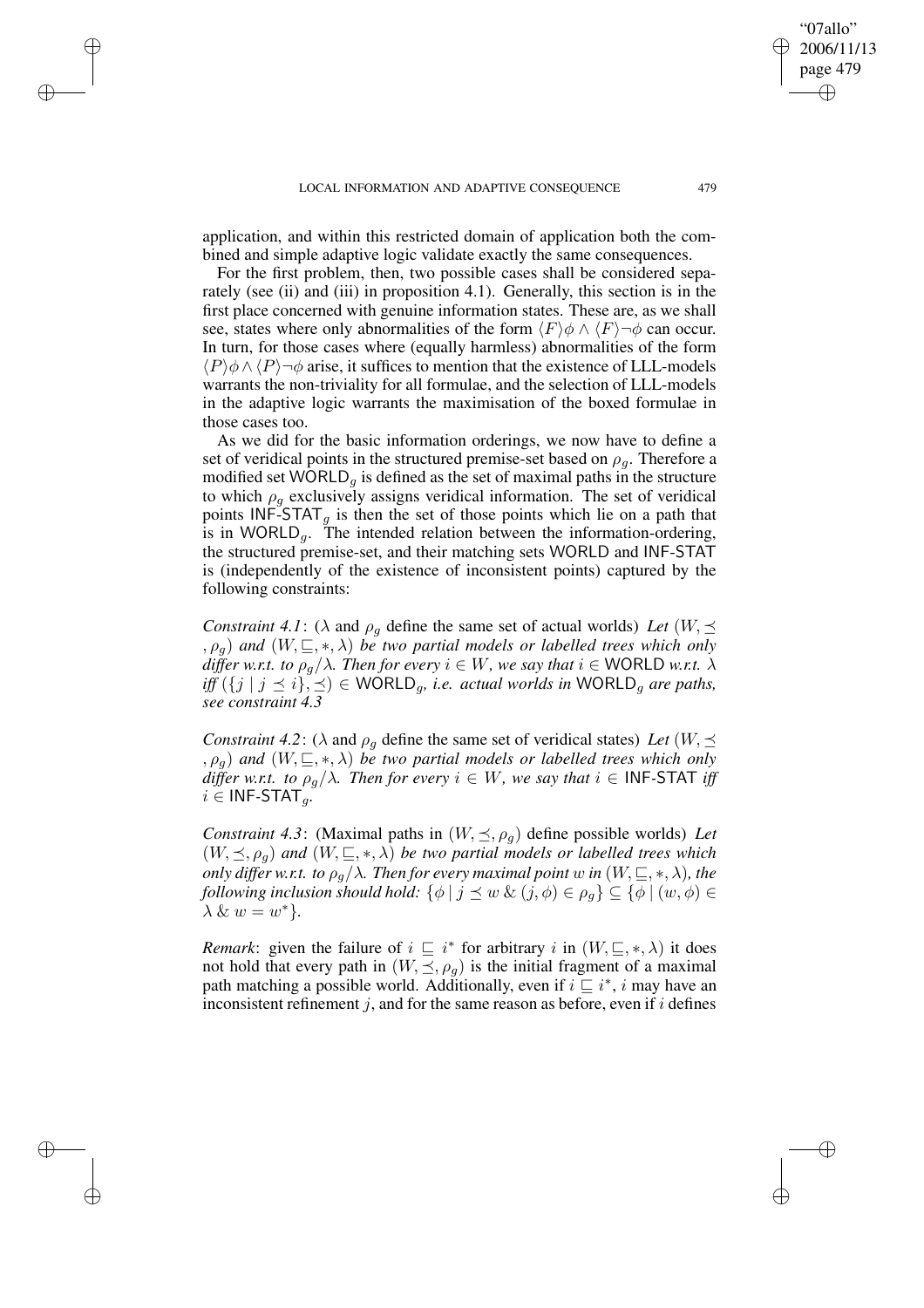*"07allo" 2006/11/13 page 480* ✐ ✐

✐

✐

#### 480 PATRICK ALLO

the initial fragment of a maximal path in  $(W, \leq, \rho_q)$ , it does not follow that it is the initial fragment of maximal paths only.

Remember that in the original definition of veridicality in an informationstructure, the set WORLD was merely required to be non-empty. If, however, we only consider unravelled information-structures, it is preferable to explicitly exclude the possibility of WORLD being a singleton. Even more, if we want the process of receiving data to be non-deterministic, no set i – WORLD =  $\{w \in \text{WORLD} \mid i \in \text{INF-STAT} \& i \sqsubseteq w\}$  should be a singleton. By the same token, every point in  $INF-STAT_{q}$  should lie on more than one veridical path in WORLD<sub>a</sub>; that is, at any point there should be more than one way to receive data *and* remain in a veridical state. More generally, every point should *see* more than one identical possible world, or *lie* on more than one path to which  $\rho_q$  assigns exactly the same data.

We now can proceed to the interpretation of a formula  $\lceil \cdot \rceil \phi$  satisfied at a point in all adaptive point-generated sub-models of  $\Gamma^{\preceq} = (W, \preceq, \rho_g)$ . Which means for the different modalities:  $i \Vdash [P]\phi$  iff i has at least one predecessor-point  $j \Vdash \phi$ , and no subset of predecessor-points which jointly deny  $\phi$  (again, relative to what the latter *means* in the adaptive strategy used).  $i \Vdash [F] \phi$  iff i has at least one successor-point  $j \Vdash \phi$ , and no finite subset of successor-points which jointly deny  $\phi$ .  $i \Vdash [A]\phi$  iff i has at least one accessible point  $j \Vdash \phi$ , and no finite subset of accessible points which jointly deny  $\phi$ , where "joint denial" is systematically understood as being closed under LLL-consequence.

The basic interaction between the adaptive consequence relation, and the existence of an information-ordering based on the structured premise-set, is governed by the following proposition.

*Proposition* 4.1: Let  $(W, \leq, \rho_g)$  and  $(W, \subseteq, *, \lambda)$  be two partial models or *labelled trees such that*  $i \leq j$  *iff*  $i \subseteq j$ *. If in accordance with constraints* 4.1– *4.3 it holds that*  $\rho_q \subseteq \lambda$  *and*  $\lambda$  *defines an (unravelled) information-ordering in the sense of definition 1.1, then:*

*(i)* If  $j \sqsubseteq j^*$  holds for all  $i \sqsubseteq j$  in  $(W, \sqsubseteq, *, \lambda)$ : if  $\phi \in \lambda(i)$ , then  $i \Vdash [A]\phi$ . *That is, no abnormality is derivable at i in*  $(W, \preceq, \rho_q)$  *if i is a persistently consistent point in*  $(W, \subseteq, *, \lambda)$ *. Hence every adaptive sub-model generated by* i *is an ULL-model.*

*(ii) If*  $i \subseteq i^*$  *holds in*  $(W, \subseteq, *, \lambda)$ *: if*  $\phi \in \lambda(i)$ *, then*  $i \Vdash [P]\phi$ *. That is, no*  $\langle P \rangle$ *-based abnormality is derivable at i in*  $(W, \preceq, \rho_g)$  *if i is a consistent point* in  $(W, \subseteq, *, \lambda)$ *. Hence every adaptive sub-model generated by i w.r.t.*  $\preceq$  *is an ULL-model.* 

*(iii)* If  $i \nsubseteq i^*$  holds in  $(W, \subseteq, *, \lambda)$ : no adaptive models generated by i are *ULL-models, hence the inference between*  $\phi \in \lambda(i)$  *and*  $i \Vdash [\cdot] \phi$  *does not hold in general. Yet, if* ρ *satisfies the same primeness conditions as* λ*, the*

✐

✐

✐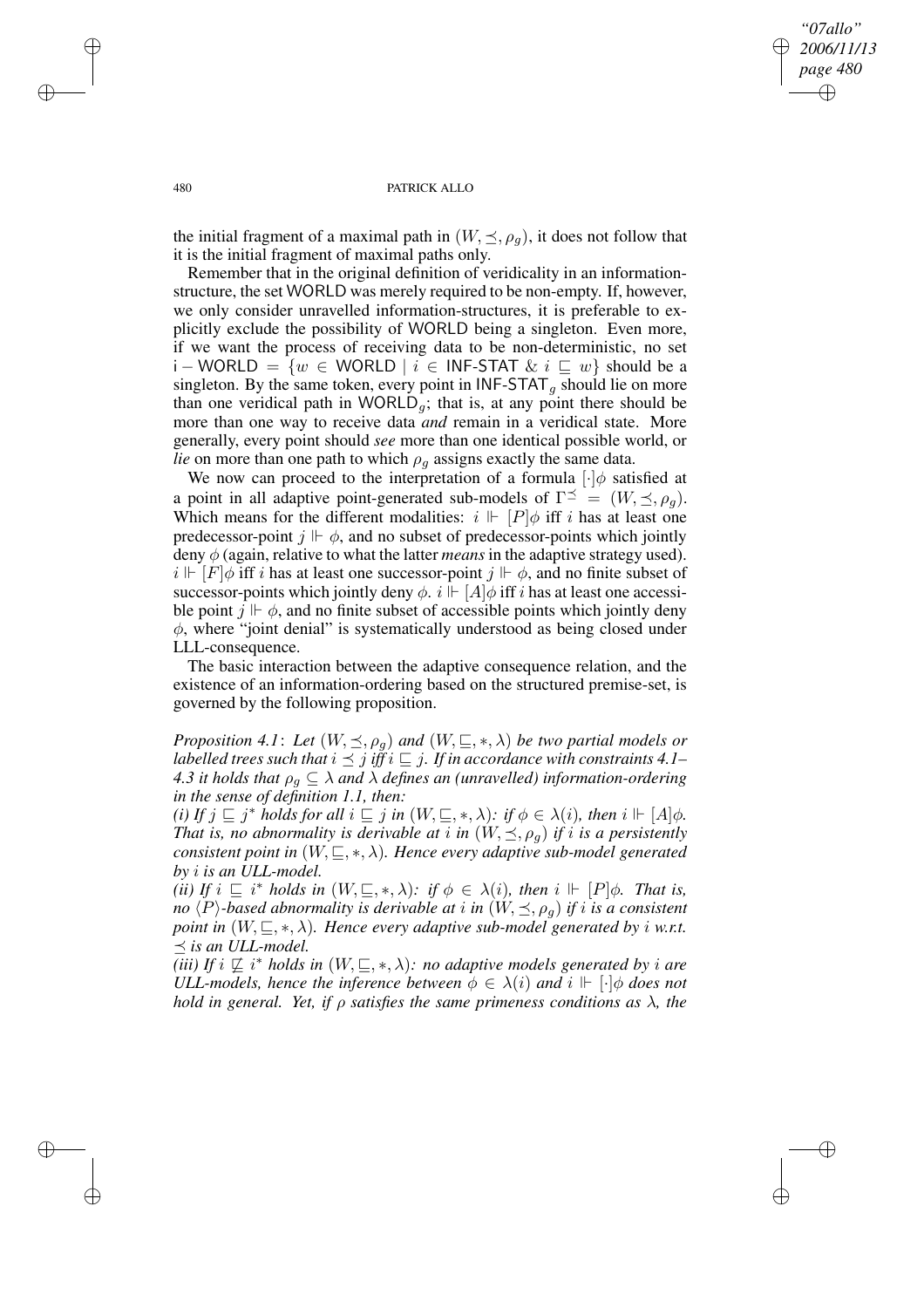✐

✐

✐

*reliable and minimal abnormal models collapse. Hence, every point closed under* ∨ *and* ∧ *has simple adaptive models.*

As we are essentially after a characterisation of the minimal context in which  $[A]\phi$  formalises the notion of being informed, we can consistently restrict our attention to the first two cases (and especially (ii) since it describes a genuine information-state *and* includes (i) as a special case). Given the nature of  $\rho_q$  and its relation to  $\lambda$  the proviso that  $\lceil \cdot \rceil \phi$  only holds in case the denial of  $\phi$  is not accessible is vacuous except in the case of successor-points. Concretely, an abnormality  $i \Vdash \langle \cdot \rangle \phi \wedge \langle \cdot \rangle \neg \phi$  can only occur if  $\langle \cdot \rangle$  is  $\langle F \rangle$ . If, however,  $\langle \cdot \rangle$  were  $\langle P \rangle$  the occurrence of an abnormality would contradict the original assumption that the underlying premise-set can be extended to an information-ordering in which  $i$  is a genuine information-state.

Despite the limited effect of the adaptive approach in any genuine information-state, the only correct formalisation of being in a state in which one holds the information that p, is that of  $i \in \text{INF-STAT}_g$  (which satisfies all properties described in (ii) above), and  $i \Vdash [A]p$ , for it is the only formulation which captures all three of the following properties: [P-safe] having received the undenied information that  $p$  (a property of predecessor-points), [F-safe] trusting that  $p$  is undeniable (a purported property of successor-points), and [VER]  $p$  is true (a property of the actual state).

A possible objection to this formal characterisation of being in an information state in which one holds the information that  $p$ , is that being in a state  $i \in \text{INF-STAT}$  and  $i \Vdash p$  ensures on its own the joint satisfaction of [P-safe], and [VER], and indirectly that of [F-safe].<sup>19</sup> If all that is required to capture the notion of *being informed* lies in the definition of semantic information as veridical well-formed meaningful data, then clearly being true of a veridical state does the trick and there is no need for an adaptive logic to model its properties. The reason why we hold that the sheer fact of being in a veridical information state does not capture all relevant features of *being informed* is tied to the correct assessment of how  $\rho_q/\lambda$ , WORLD, and INF-STAT interact; or more importantly, fail to interact in an important sense.

## *Veridicality of Points, and Veridicality in the Structure*

The problem we face is the following. All three conditions listed above are necessary, but being in a veridical state apparently provides a sufficient condition on its own. Nevertheless, it has to be stressed that being a veridical

"07allo" 2006/11/13 page 481

✐

✐

✐

 $19$  Namely, if i is a genuine information state, it could still have refinements which are themselves not genuine information states (see case (ii) in proposition 4.1) Informally, while  $i$  might have refinements or successors which deny the information one holds in  $i$ , such states could never be one's actual state.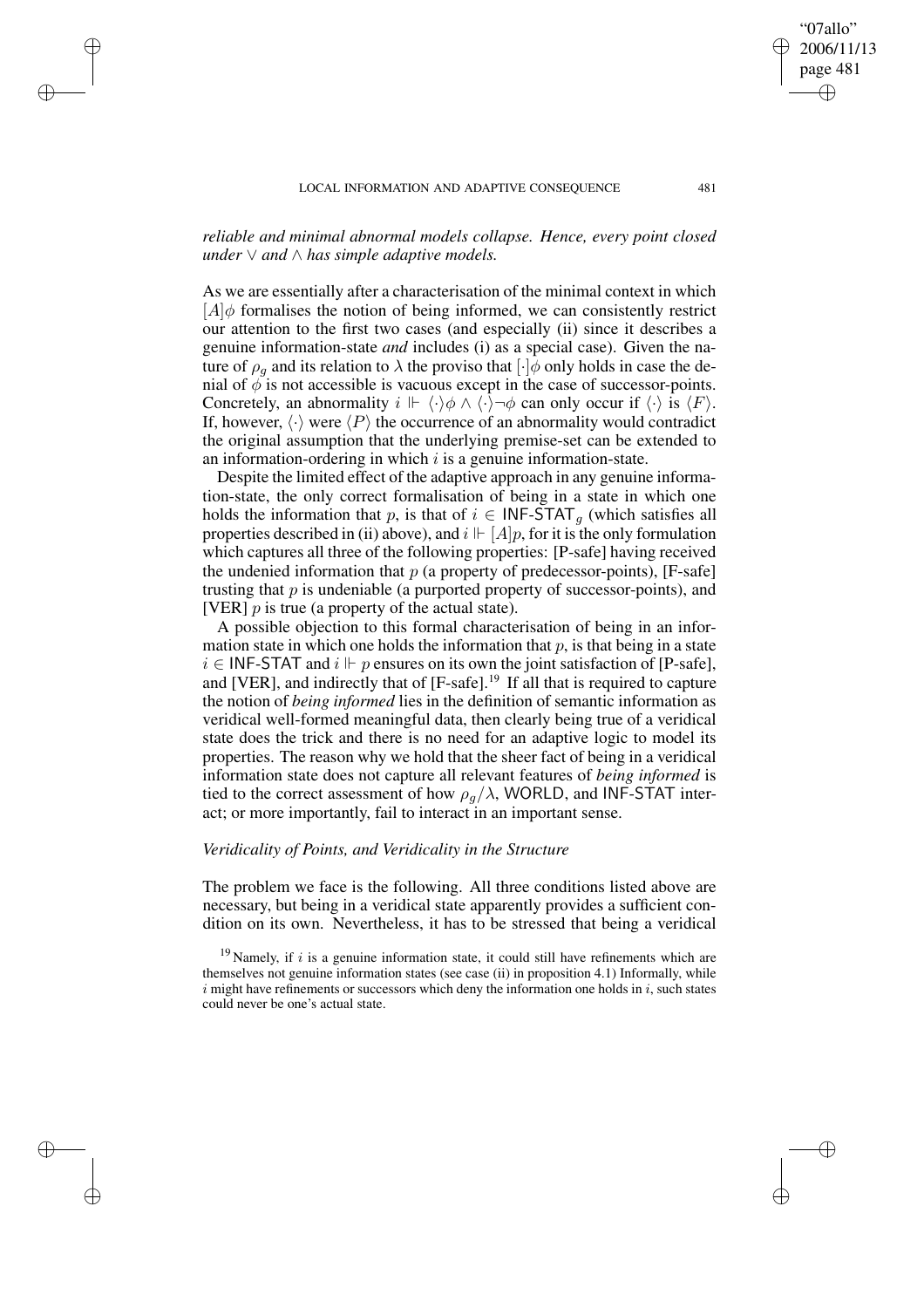"07allo" 2006/11/13 page 482 ✐ ✐

✐

✐

482 PATRICK ALLO

state is not a property of the state itself in the sense that  $i$  is a veridical point iff there is a  $\chi$  such that  $i \Vdash \chi$ , and " $\chi$ " is true iff  $i \in \mathsf{INF-STAT}_{(g)}$ . It is only a property in the weaker sense that  $i \in \mathsf{INF-STAT}_{(g)}$ . Hence, the information that one is in a veridical state — a property denoted by the hypothetical formula  $\chi$  — is not available within that state. The only *metainformation* one might be tempted to accept as being contained within the state is that  $i \Vdash [A]\phi$  expresses the undefeated assumption that i has a maximal successor-point w which can be understood as a possible world and makes  $\phi$  true (note the analogy with  $i \sqsubseteq w$  and  $w = w^*$ ). That it *cannot* be defeated, on the other hand, is only ensured in virtue of the properties of a genuine information-state. Namely, [P-safe] is ensured by  $\rho_g \subseteq \lambda$  and  $i \sqsubseteq i^*$  (itself a trivial consequence of  $i \sqsubseteq w$ ), and [F-safe] by the fact that (given  $i \Vdash [P]\phi$ , or equivalently  $\phi \in \lambda(i)$ ) no abnormality of the form  $\langle F \rangle \phi \wedge \langle F \rangle \neg \phi$  can be derived at i on the basis of genuine information-states alone.

Unfortunately, the conditions for  $[A]$  — even if indefeasible by any genuine information-state — do not ensure that  $i$  has a maximal successor-point which defines the actual world. To better grasp the latter fact, one should reconsider that case (ii) of proposition 4.1 holds for all consistent points in the structure, not just for the veridical ones.

In answering this objection, two options remain open. Either one rejects the analysis of  $[A]_p$  as holding the information that p on the ground that it fails to really enforce the veridicality requirement (and only weakly endorses a coherence requirement); or, one can argue that its failure to enforce veridicality as an intrinsic property of an information-state is not a drawback or weakness of the present analysis, but a perfectly sound consequence of what it means to hold information. We shall, in other words, argue that a correct analysis of veridical information is coherent with the idea that truth does not supervene on the concept of information (a point made by Floridi, 2005), while it cannot exclude that truth does supervene on the description of the underlying internal states.<sup>20</sup> Namely, even if  $i \in \mathsf{INF-STAT}_{(g)}$ , there is no  $\chi$  such that  $i \Vdash \chi$  can, for an agent whose actual state is i, contain the information that  $i \in \text{INF-STAT}_{(g)}$ .<sup>21</sup>

<sup>20</sup> Compare with the possibility of falsely believing that one knows that  $p$  — itself an important feature of strong belief.

 $21$  One could, however, assign unique names out of a special set of propositional parameters or nominals — unique names for states, as used in hybrid modal logic (see Blackburn, De Rijke & Venema,  $2001, 7.3$  — to all the points in W. Obviously, there would be a well-defined subset of nominals which are names of veridical states, but no agent could be informed of either the name of its actual state, nor the fact that it is a name of a veridical state. This, clearly ineffective method, is the closest one could get to the hypothetical formula  $\chi$ .

✐

✐

✐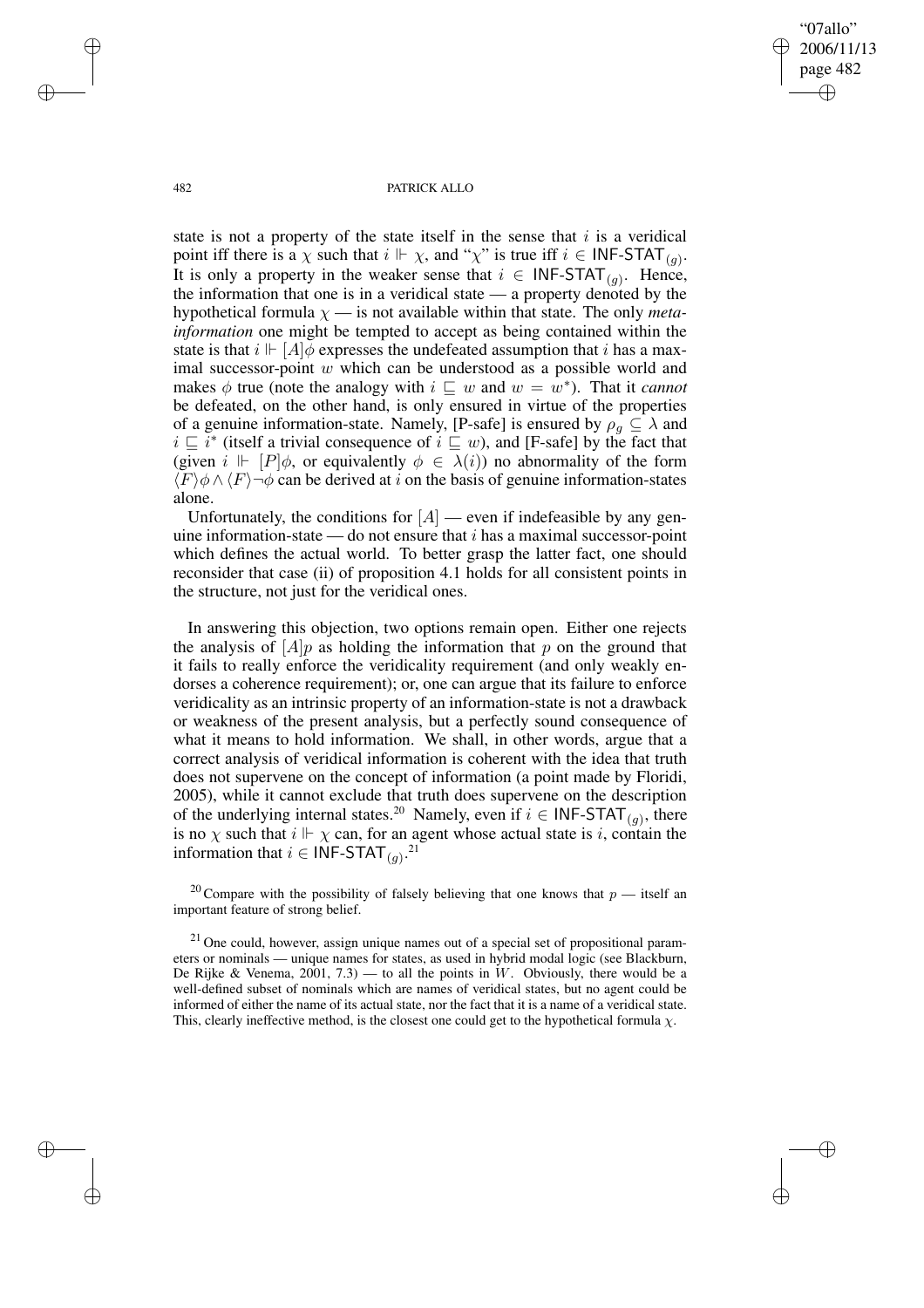✐

✐

✐

Dealing with the first half of this dilemma can be done rather swiftly, for one simply has to recall that the analysis we gave of what it means to hold the information that  $p$ . That is, affirming that it necessarily relies on two distinct features: an internal one expressed by  $i \Vdash [A]p$ , and an external one expressed by  $i \in \mathsf{INF}\text{-}\mathsf{STAT}_{(g)}$ . Never in the course of the present analysis was it claimed that the conditions [P-safe] and [F-safe], both relying on the operational meaning of  $[A]$ , could constitute a criterion for veridicality. Hence, it would be unfair to ask more of internal-states than what they were meant for in the first place.

The second part of the answer requires a more elaborate approach, and encompasses a defence of two theses: (i) an internal state which satisfies its own veridicality fails to be internal, and (ii) internal states do matter.

Support for the first thesis follows from the nature of an information-state, and even more from our understanding of what factual information is (and does). Namely, an information-state is nothing more than a set of statements, sentences, or propositions (on their precise nature we can remain undecided), possibly closed under some consequence relation. Factual information is well-formed meaningful data which additionally happens to be true. However, following the traditional Dretskian analysis, false and true messages are not different *qua* messages — they both constitute semantic content. Yet, only a true message can inform me of its content.

(. . .) it makes no difference if one person knows that the signal he is receiving is reliable and the other does not. As long as the signal is reliable, whether or not it is known to be reliable (Dretske, 1999, 81).

In that sense it seems obvious to deny internal states to carry their veridicality as an intrinsic property, for they can be considered as merely (logically closed) sets of messages. But this can exactly be considered as an argument for rejecting the internal analysis altogether. Which brings us to the second thesis: affirming the relevance of a local or internal analysis of informationstates themselves.

The main reason to consider information-states as internal states, is that they provide a coherent interpretation of partiality. When we hold information, we rarely hold all veridical information, and the ignorance which unavoidably comes with this partiality, is elegantly rendered when considered from a local perspective. Still, the mutual coherence of partiality and locality does not constitute a conclusive argument for the relevance of internal states, and certainly not for states which fail to support their veridicality by themselves. The usefulness of models which adopt a purely external perspective does, on the other hand, not constitute an argument against the soundness of our approach either. On the positive side, we claim that looking at internal states provides a better grip on what it means to hold information. Moreover,

"07allo" 2006/11/13 page 483

✐

✐

✐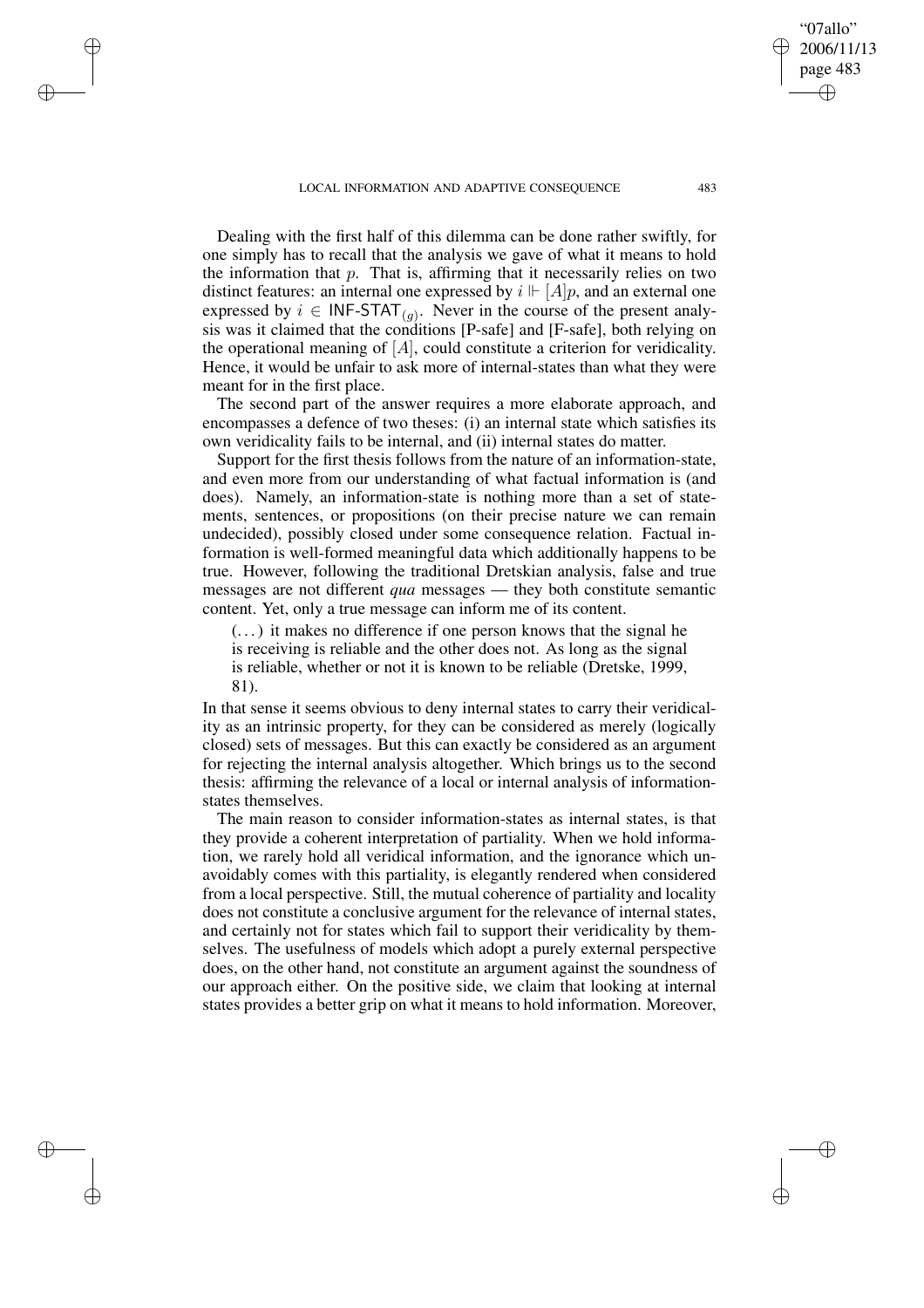"07allo" 2006/11/13 page 484 ✐ ✐

✐

✐

### 484 PATRICK ALLO

we hold that such insights are generally not available to the more traditional doxastic and epistemic models. Making this an effective claim can only be achieved by considering not only the states themselves, but also the fact that holding the information that p, requires a state i such that  $i \Vdash [A]\phi$  describes — or is true of — an agent's actual state.

Considering those agents in the most general fashion, there is no reason to assume them to be any more powerful than what is strictly required for holding syntactical strings and maybe, but not necessarily, manipulate these strings. Agents which are in a particular information state, or even databases which simply *are* information-states generally do not need an internal theory of truth. It may of course be objected that when assigning formulae to an information-state, a satisfaction-relation is implicitly assumed. But, in the same sense as a model-theory is not a semantics — let alone a theory of meaning — we hold that a satisfaction-relation alone does not constitute a theory of truth capable of yielding a full-fledged account of veridicality.<sup>22</sup> What we aim at, is that while the internal language of such an entity should not contain an internal truth-predicate, the lack of a concept of truth does not preclude that its actual state either is or is not a veridical state. This is precisely the intended meaning of the thesis that truth does not supervene on our analysis of information, but that it does supervene on an agent's internal state (it is not part of the information available to the agent).

Evidently, such claims have important repercussions on how we understand the concept of truth within a theory of (semantic) information. Actually, two distinct reasons to deny internal states a theory of truth of their own come into play. The first reason is a straightforward consequence of the underlying realism of information theory when interpreted in a mainstream Dretskian fashion. If semantic content can be said to qualify as genuine semantic information independently from the existence of an informed agent, then obviously it becomes very hard, if not plainly incoherent, to try to give an account of veridicality based on the internal states of an agent the theory does not presuppose in the first place. But, giving an account of internal states is in itself not incoherent nor superfluous. It tells a part of the story the standard theory cannot explain, and, when refraining from making truthclaims, it does not contradict the Dretskian picture. This constitutes a first strong — ground to reject an analysis of veridicality based on internal states. However strong on the pain of being incoherent, the previous argument is far from being absolute as it appears to fail when considered outside the scope of informational realism.

<sup>22</sup> In this context, it is useful to recall that logic as such cannot account for the *badness* of falsity (Hand, 1999) — true and false receive a perfectly symmetric treatment. When it comes to information, only veridicality matters.

✐

✐

✐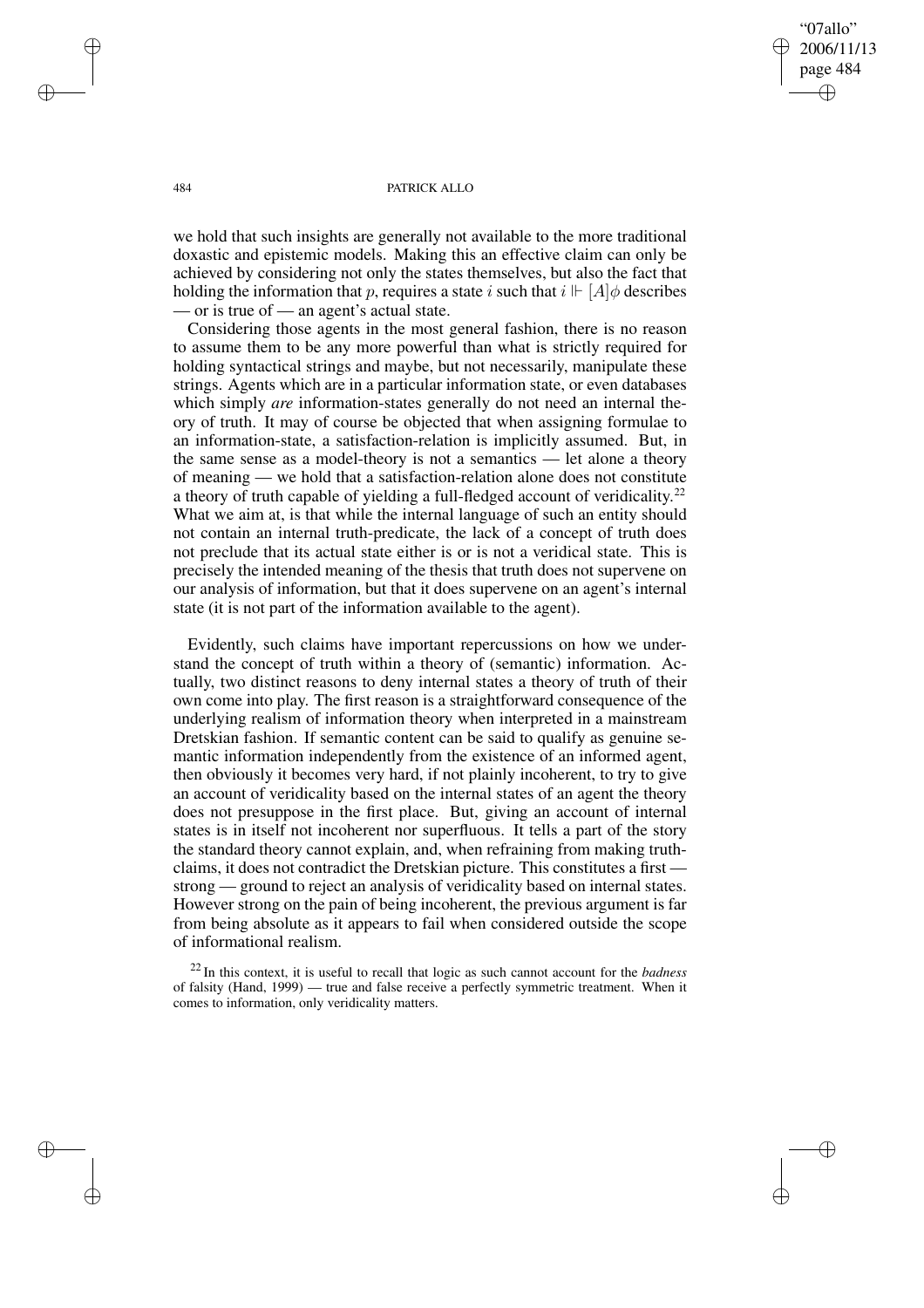The second argument provides a weaker, but realism-independent, ground for developing a truth-free account of internal states. Once the assumption that information is informee-independent is left out of consideration, there is room for an analysis of veridicality that does not essentially and exclusively rely on realist assumptions. Not only does truth-talk within internal states stop from being incoherent when departing from the externalist picture, an actual analysis of internal truth-talk seems to arise from our formal analysis.

The latter being an extensive topic on its own, we shall restrict ourselves to a sketch of the analogy between adaptive consequence when the underlying structured premise-set can be extended to an information-ordering, and Crispin Wright's proposal for the adoption of superassertibility as a truthpredicate (Wright, 2001). The first part of the analogy goes as follows. Wright claims that a minimal truth-predicate should both validate [DS] and [ASS].

[DS] ' $p$ ' is true iff  $p$ ,

✐

✐

✐

✐

[ASS] to assert that  $p$  is to assert that  $p$  is true,

From the latter we derive as a feature of veridicality that "to be informed that  $p$  is to be informed that  $p$  is true". The second part of the analogy shows that if superassertibility is understood as:

the property of being justified by some (in principle accessible) state of information and then remaining justified no matter how that state of information might be enlarged upon or improved. (Kvanvig, 1999)

We seem to have reasons to suppose that the interpretation of  $i \Vdash [A]\phi$  as being informed that  $\phi$  does tell us something about the veridicality of  $\phi$  in those cases where  $i \in \text{INF-STAT}$ . This, however, not in the sense that  $\phi$ is veridical iff  $i \Vdash [A] \phi$  (for  $[A] \phi \lor [A] \phi$  does not hold at all i for any φ), but in the weaker sense that if  $i \Vdash [A] \phi$ , then φ is true. Interestingly, the intrinsic properties of being informed seem to capture the greater part of the intuitions underlying [ASS], whereas [DS] finds a home in its extrinsic properties. The "anti-realist" interpretation of  $[A]\phi$  can, roughly speaking, be situated somewhere between the concepts of assertibility and superassertibility. It certainly is  $-$  as it should be  $-$  a gappy property, and thereby shares a family resemblance with assertibility (on the gappiness of assertibility I side here with Wright and Restall (2001), and contra Tennant (1995) and Shapiro & Taschek (1996)). However,  $[A]\phi$  also retains some of the stronger properties of superassertibility, most importantly the lack of reference to some maximal information-state, and the fact that a warrant for  $p$  is a warrant for the superassertibility of p only if p is superassertible, that is *stable* (i.e. if  $i \Vdash p$ , then  $i \Vdash [A]p$  — a property satisfied by adaptive generated submodels if  $i \subseteq i^*$ , that is if  $i \subseteq w$  and  $w = w^*$ , the formal version of the stability requirement).

"07allo" 2006/11/13 page 485

✐

✐

✐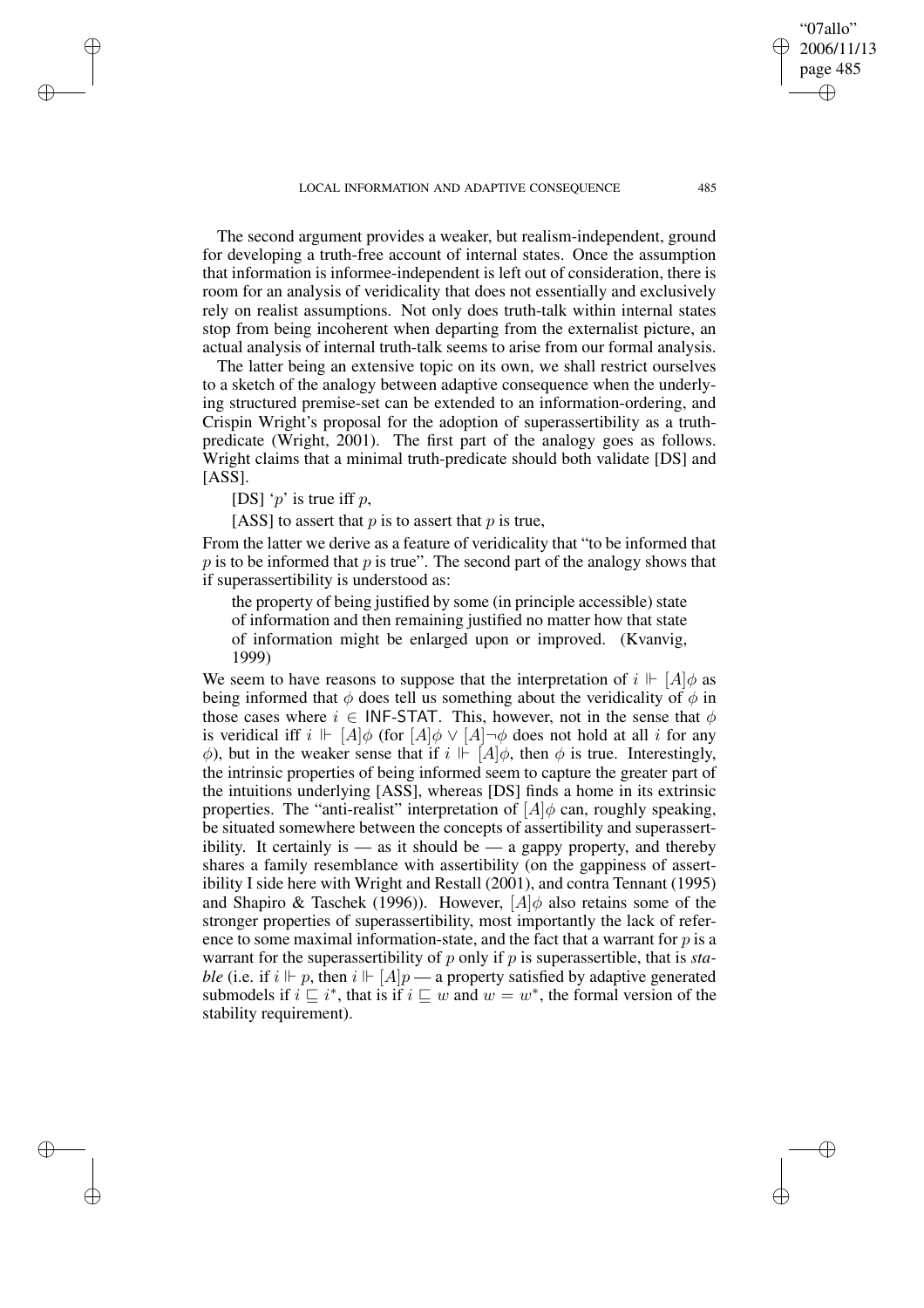"07allo" 2006/11/13 page 486 ✐ ✐

✐

✐

#### 486 PATRICK ALLO

Anyway, it is not too much to claim that to the anti-realist  $[A]\phi$  is not silent about truth. There is no reason whatsoever to reject an interpretation of the presuppositions behind  $[A]\phi$  (i.e. being undeniable) in terms of truth, viz. by holding that being informed that  $p$  is being informed of the veridicality of p. So, in a sense the anti-realist is free to speak of the intrinsic properties of veridicality. Contrary to the realist, she can coherently describe truth from an agent's perspective, but the question remains whether this move can be imposed upon her. Our answer to that question is unambiguous; she is free to go either way. If she refrains from using truth when applied to some limited agents, she obviously is — as an anti-realist — entitled to truth-free talk. If, on the other hand, she has to answer realistically inspired objections, she has all the tools to do so. This concludes the weak argument for a truth-free analysis of internal states.

## 5. *Concluding Remarks*

As this paper mixes the rather technical problem of applying an adaptive consequence-relation to structured premise-sets with the more philosophical issue of what it means to "hold the information that ...", or to "be informed that ...", both sides should be addressed and reconnected in this conclusion.

For the purely formal part of this paper, a brief comment suffices. The combination of generated submodels with the preferential models used in adaptive logics is basically a new one. More can certainly be obtained from the semantically oriented approach to adaptive modal logic initiated in this paper, and these mechanisms deserve a more in-depth study.

With respect to the application of the modal operator  $[A]$  as a means to express the internal state of holding information, more should be said. A first remark expands on the distinction between "holding the information that  $p$ ", and "holding  $p$  to be information" outlined in Floridi (2006). More precisely the fact that both are indistinguishable from an intrinsic point of view should be clarified. That is,  $[A]$ *p* describes the internal state which is common to both notions. This, however, does not imply an endorsement of a rejection of the latter, stronger, concept. Throughout the analysis it was clearly shown that being in a veridical state is a property which cannot be verified nor falsified by an internal state (though, to the anti-realist the internal state is not necessarily indifferent towards veridicality). The conclusion should therefore not be the standard sceptic reaction, but only a clear understanding of the level at which full-blown veridicality obtains (or fails). In that sense, the model explains why the rejection of the possibility of being informed cannot be derived from the properties of the internal state (an often made mistake).

✐

✐

✐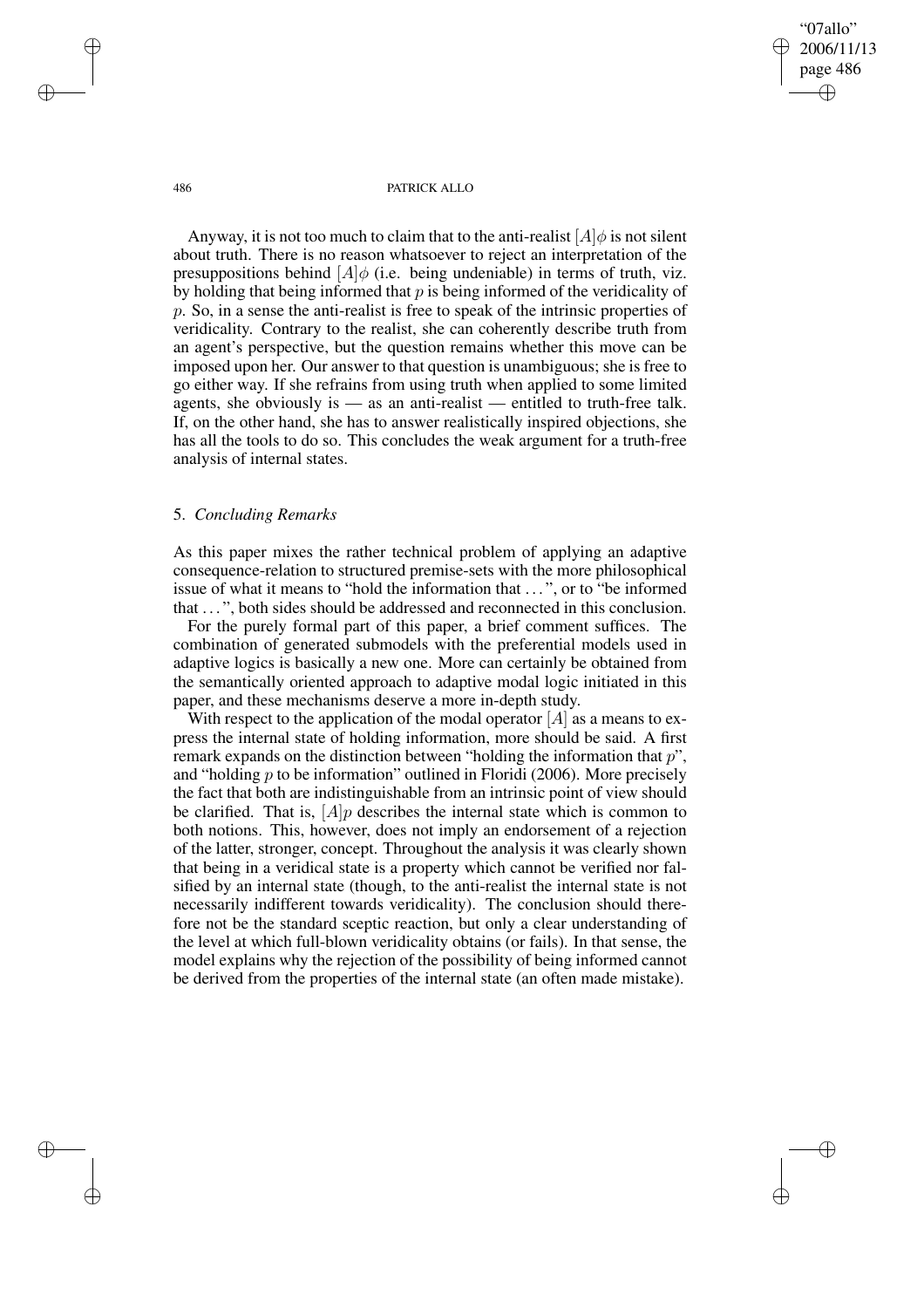✐

✐

✐

✐

2006/11/13 page 487 ✐ ✐

✐

✐

"07allo"

The second comment is more general and addresses the comparison between the adaptive approach, and the logic presented in Floridi (2006). Comparing them at the formal level is rather difficult as there is no obvious translation of expressions in one system into expressions of the other (this problem is addressed in Allo (in preparation)). On the interpretational level there is more to be said since basically both logical systems agree on the properties of "being informed". Concretely, every property of holding information in the sense of  $i \Vdash [A]p$  and  $i \in \text{INF-STAT}$  is a property of holding information as  $\Box p$  (where  $\Box$  is a KTB-modality). The interesting point is that (i) not every property of  $\Box p$  is a property of  $i \Vdash [A]p$  and of  $i \in \mathsf{INF-STAT}$ ; (ii) some properties of  $\Box p$  are strictly a property of  $i \Vdash [A]p$  (e.g. the lack of reflective states), while other properties of  $\Box p$  are strictly a property of  $i \in \text{INF-STAT}$  (e.g. veridicality); and (iii) some properties of  $\Box p$  are weakly endorsed by  $i \Vdash [A]p$ , but strongly endorsed by  $\rho_g \subseteq \lambda$  and  $i \sqsubseteq i^*(e.g.,$ constructibility, consistency, and on the anti-realist plan also stability).

# ACKNOWLEDGEMENTS

Parts and early ideas which laid the grounds for this paper were presented at the VlaPoLo 9 Workshop (Ghent, 2004) as *Structured Proofs and Adaptive Logic*, and at the UNILOG-Conference (Montreux, 2005) as *Labelling in Modal Adaptive Logics: An Example*. Research for this paper was largely finalised during a stay at the IEG, Oxford University – UK (funded by the FWO-Vlaanderen), where it benefited from discussions with Luciano Floridi.

The author also wishes to thank Sonja Smets and Jean Paul Van Bendegem for comments on an earlier version of this paper.

> Centre for Logic and Philosophy of Science Free University of Brussels E-mail: patrick.allo@vub.ac.be http://homepages.vub.ac.be/∼pallo/

### REFERENCES

- Allo, P., 2005, Being Informative Information as Information Handling, in: *WM2005: Professional Knowledge Management Experiences and Visions*, Althoff, K.-D., A. Dengel, R. Bergmann, M. Nick and T. Roth-Berghofer, ed., DFKI Gmbh, Kaiserslautern: 579–586.
- Allo, P., in press, Formalising Semantic Information. Lessons from Logical Pluralism, in: *Computing, Philosophy, and Cognitive Science*, G. Dodig-Crnkovic and S. Stuart, eds., Cambridge Scholars Press, Cambridge: xxx–xxx.